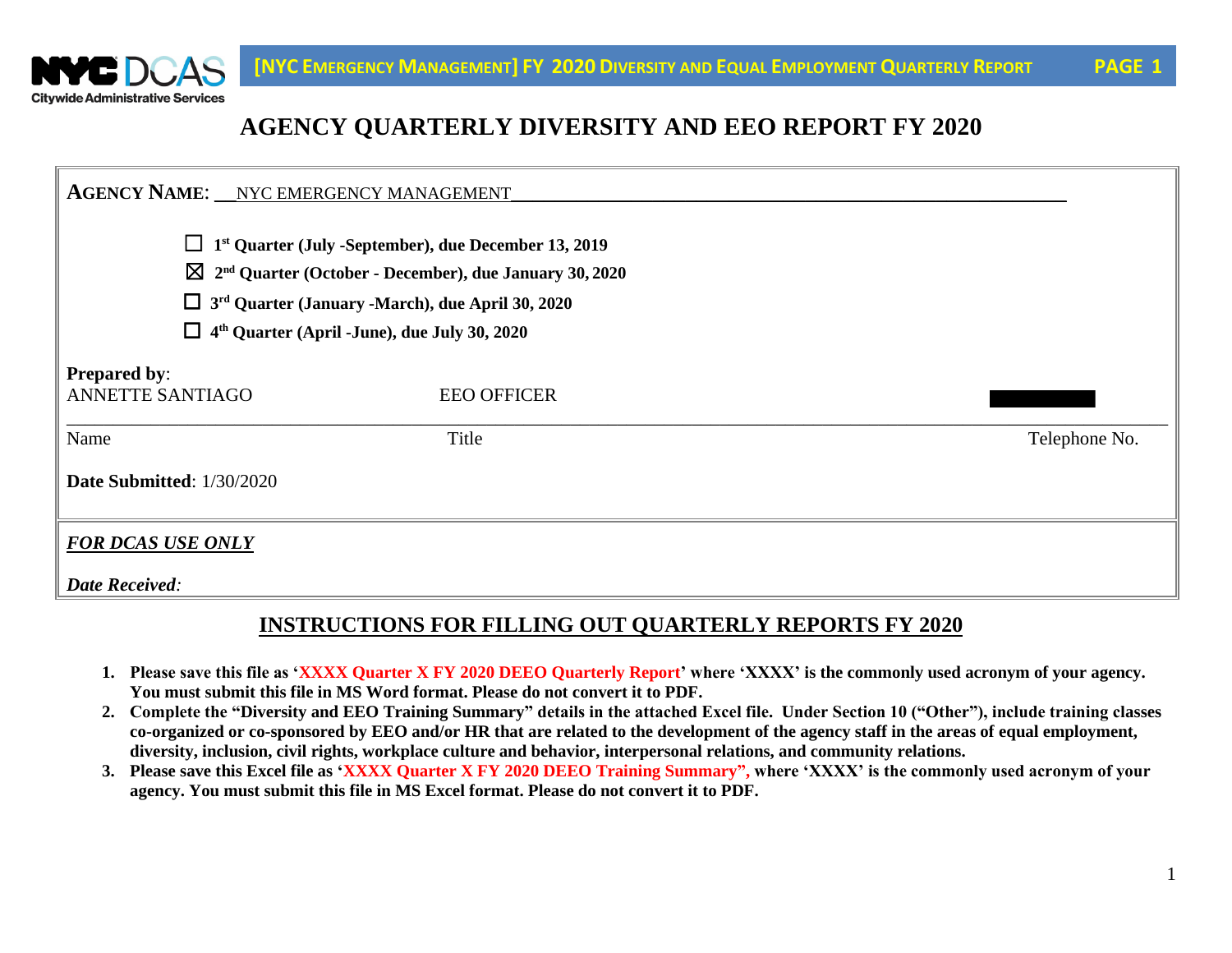

## **PART I: NARRATIVE SUMMARY**

#### **I. COMMITMENT AND ACCOUNTABILITY STATEMENT BY THE AGENCY HEAD**

Distributed to all agency employees?  $\Box$  **Yes, On (Date):** \_\_\_\_\_\_\_\_\_\_\_\_\_\_\_\_\_\_\_\_\_  $\boxtimes$  No

#### **II. RECOGNITION AND ACCOMPLISHMENTS**

**The agency recognized employees, supervisors, managers, and units demonstrating superior accomplishment in diversity and equal employment opportunity through the following:**

☐ **Diversity & EEO Awards** ☐ **Diversity and EEO Appreciation Events** ☒ **Public Notices** ☒ **Positive Comments in Performance Appraisals** ☒ **Other (please specify): \* Please describe D&EEO Awards and/or Appreciation Events below:** Quarterly Agency "All Hands/Town Hall" Meeting

#### **III. WORKFORCE REVIEW AND ANALYSIS**

**1. Agency reminded employees to update self-ID information regarding race/ethnicity, gender, and veteran status.**  $\boxtimes$  Yes, On (Date):  $1/06/2020$   $\Box$  No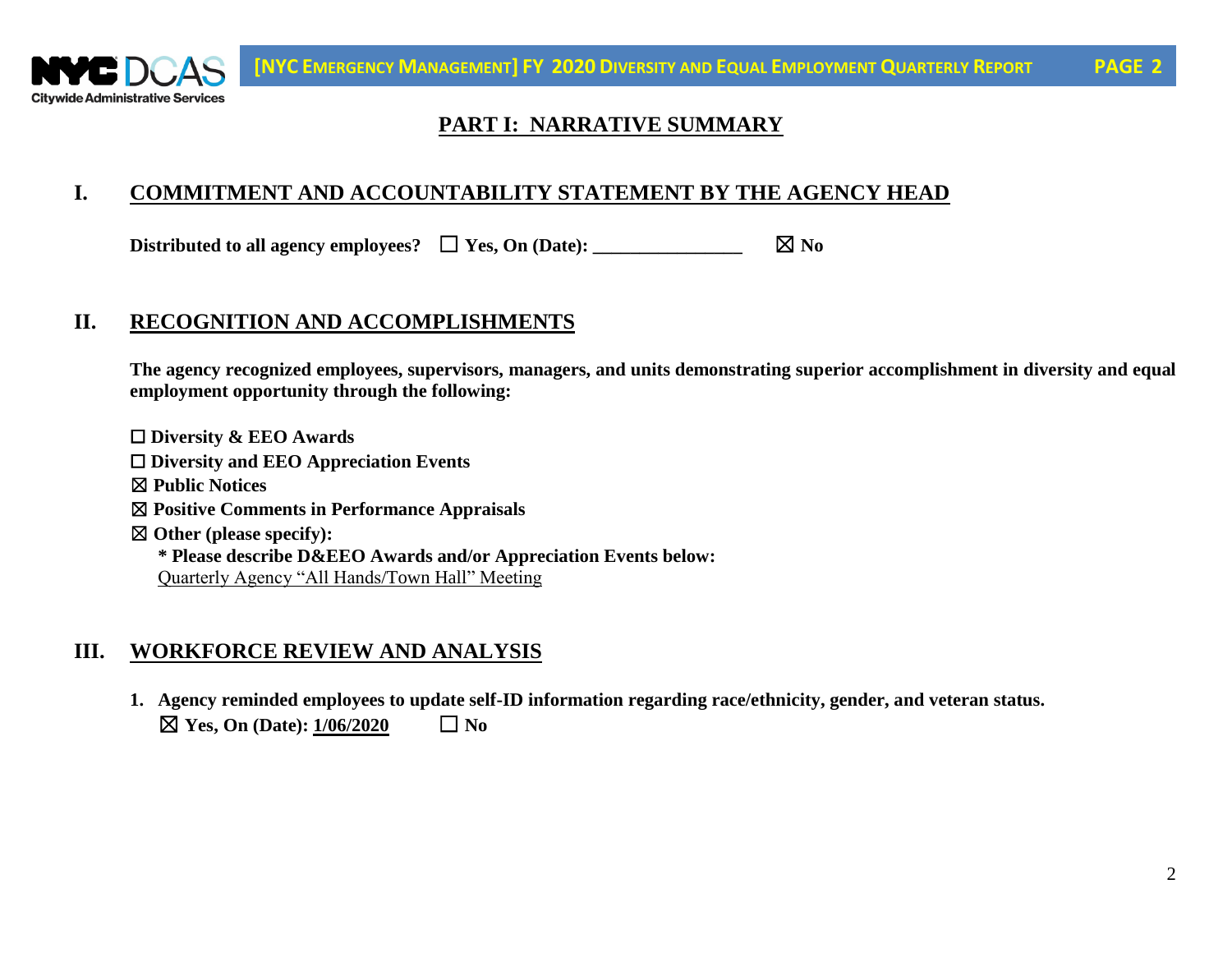

**2. The agency conducted a review of the dashboard sent to the EEO Officer with demographic data and trends, including workforce composition by job title, job group, race/ethnicity and gender; new hires, promotions and separation data; and utilization analysis.** 

 $\boxtimes$  **Yes, On (Date):**  $\qquad$  1/17/2020  $\qquad \Box$  **No** 

**The review was conducted together with:** ☒ **Human Resources** ☐ **General Counsel**

☒ **Agency Head** ☐ **Other \_\_\_\_\_\_\_\_\_\_\_\_**

## **IV. EEO, DIVERSITY, INCLUSION, AND EQUITY INITIATIVES FOR FY 2020**

**Please describe your progress this quarter in implementing the primary goals in Section IV of your Agency Diversity and EEO Plan for FY 2020 - Proactive Strategies to Enhance Diversity, EEO and Inclusion:**

#### **A. WORKFORCE:**

| List the <b>Workforce Goal(s)</b> included in Section IV:<br>Proactive Strategies to Enhance Diversity, EEO and<br><i>Inclusion</i> , which you set/declared in your FY 2020<br>Diversity and EEO Plan (e.g., underutilization,<br>workforce planning, succession planning and diverse<br>applicant pool, among others): | Please describe the steps that your agency has<br>taken to meet the Workforce Goal(s)<br>set/declared in your plan.<br>Include steps that were taken or<br>$\circ$<br>considered to build an inclusive and<br>sustainable pipeline for your agency<br>across all levels. | Q1<br><b>Update</b>                                                                                                               | Q <sub>2</sub><br><b>Update</b> | Q <sub>3</sub><br><b>Update</b> | Q <sub>4</sub><br><b>Update</b> |
|--------------------------------------------------------------------------------------------------------------------------------------------------------------------------------------------------------------------------------------------------------------------------------------------------------------------------|--------------------------------------------------------------------------------------------------------------------------------------------------------------------------------------------------------------------------------------------------------------------------|-----------------------------------------------------------------------------------------------------------------------------------|---------------------------------|---------------------------------|---------------------------------|
| Certified Emergency Managers (CEM) Certification<br>Program                                                                                                                                                                                                                                                              | The opportunity to participate in the CEM<br>program has been made available to agency<br>personnel to promote both organizational and<br>individual professional growth                                                                                                 | $\Box$ Planned<br>$\Box$ Not started<br>$\Box$ Ongoing<br>$\Box$ Delayed<br>$\Box$ Deferred<br>$\Box$ Ongoing<br>$\Box$ Completed | П<br>⊠                          | П                               |                                 |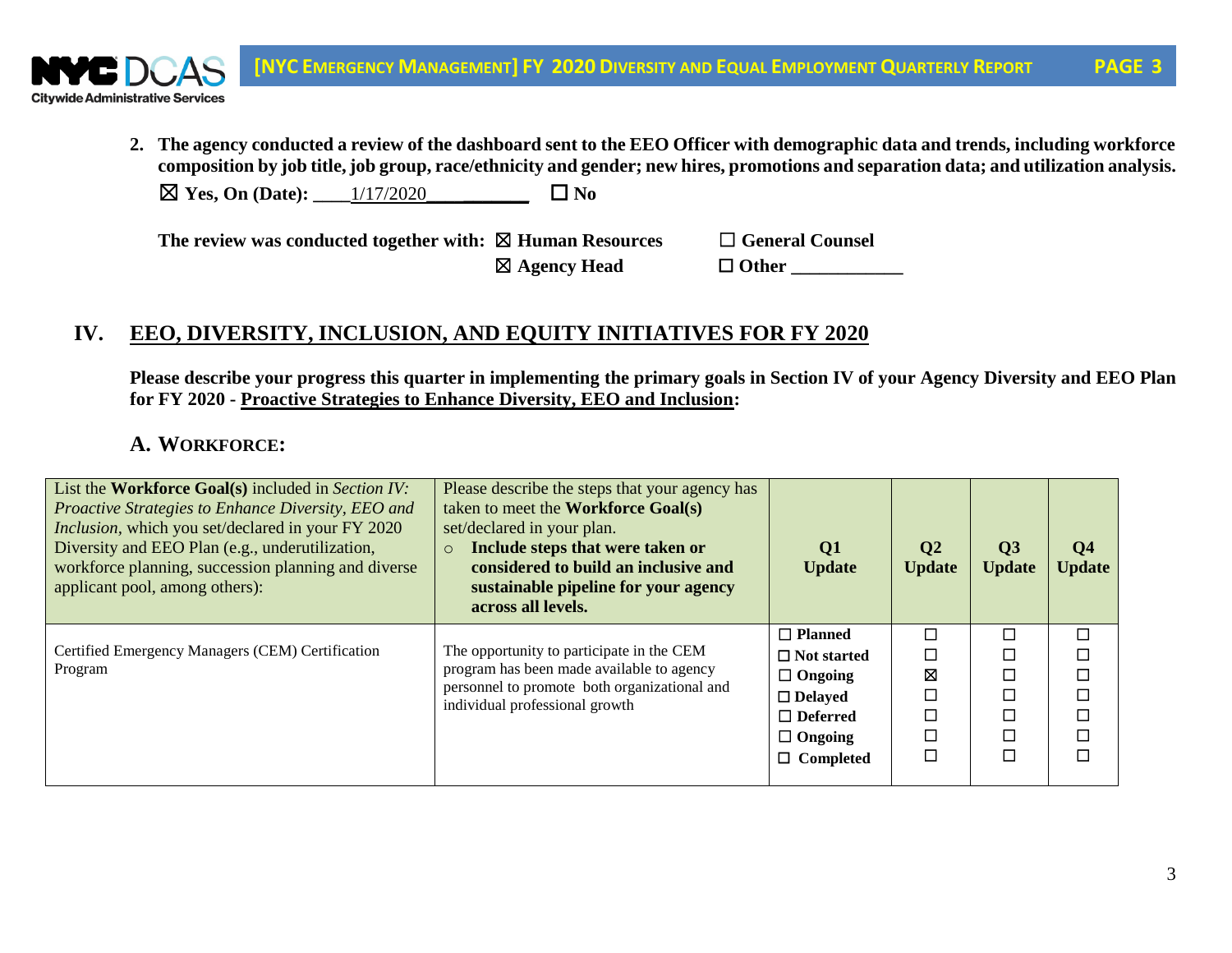

| The initiation of an innovation program within NYCEM<br>allows staff from all levels of staff to create and propose<br>innovative ideas to propel the agency and/or its mission<br>forward. The process aims to be inclusive of all staff,<br>and to improve aspects of the agency or City, providing<br>better service to staff or to the community.                                                                                                                                                      | NYCEM implemented an Innovation Pilot<br>program (Oct. 2019-May 2020) to create a culture<br>that encourages creativity and new idea generation<br>to continue to advance emergency<br>management. Staff at all levels are encouraged to<br>propose improvements and/or recommendations<br>that would (1) improve an existing process or<br>program, (2) enhance organizational effectiveness,<br>$(3)$ increase emergency readiness, and / or $(4)$<br>introduce a new concept that will make New York<br>a more prepared and resilient city. Ideas are<br>vetted by a cross-sectoral committee of volunteers<br>from among the agency, and then presented<br>directly to the Commissioner for an investment<br>determination. | $\Box$ Planned<br>$\Box$ Not started<br>$\Box$ Ongoing<br>$\Box$ Delayed<br>$\Box$ Deferred<br>$\Box$ Ongoing<br>$\Box$ Completed | □<br>$\Box$<br>図<br>$\Box$<br>$\Box$<br>$\Box$<br>$\Box$      | □<br>П<br>□<br>$\Box$<br>$\Box$<br>$\Box$<br>$\Box$ | $\Box$<br>П<br>$\Box$<br>П<br>$\Box$<br>$\Box$ |  |  |
|------------------------------------------------------------------------------------------------------------------------------------------------------------------------------------------------------------------------------------------------------------------------------------------------------------------------------------------------------------------------------------------------------------------------------------------------------------------------------------------------------------|---------------------------------------------------------------------------------------------------------------------------------------------------------------------------------------------------------------------------------------------------------------------------------------------------------------------------------------------------------------------------------------------------------------------------------------------------------------------------------------------------------------------------------------------------------------------------------------------------------------------------------------------------------------------------------------------------------------------------------|-----------------------------------------------------------------------------------------------------------------------------------|---------------------------------------------------------------|-----------------------------------------------------|------------------------------------------------|--|--|
| Lessons in Leadership Speaker's series:<br>The Commissioner has initiated a quarterly speaker's<br>series to support the growth and exploration in<br>leadership. The series will host keynote speakers from<br>all sectors to address the agency and share experiences<br>and lessons learned<br>Describe steps that were taken or considered to address underutilization identified through quarterly workforce reports. Please list Job Groups where underutilization<br>exists in the current quarter. | In this quarter the Commissioner was the key note<br>speaker. She shared her experiences in FEMA,<br>her military service and had a Q&A session.                                                                                                                                                                                                                                                                                                                                                                                                                                                                                                                                                                                | $\Box$ Planned<br>$\Box$ Not started<br>$\Box$ Ongoing<br>$\Box$ Delayed<br>$\Box$ Deferred<br>$\Box$ Ongoing<br>$\Box$ Completed | $\Box$<br>$\Box$<br>図<br>$\Box$<br>$\Box$<br>$\Box$<br>$\Box$ | □<br>□<br>□<br>$\Box$<br>□<br>□<br>□                | $\Box$<br>П<br>П<br>$\Box$<br>□<br>П           |  |  |
| The EEO Officer reviews the CEEDS reports and advises the Commissioner of the status. When positions become available in a division, underutilization (if any) is                                                                                                                                                                                                                                                                                                                                          |                                                                                                                                                                                                                                                                                                                                                                                                                                                                                                                                                                                                                                                                                                                                 |                                                                                                                                   |                                                               |                                                     |                                                |  |  |

addressed at the Commissioner's weekly personnel meeting.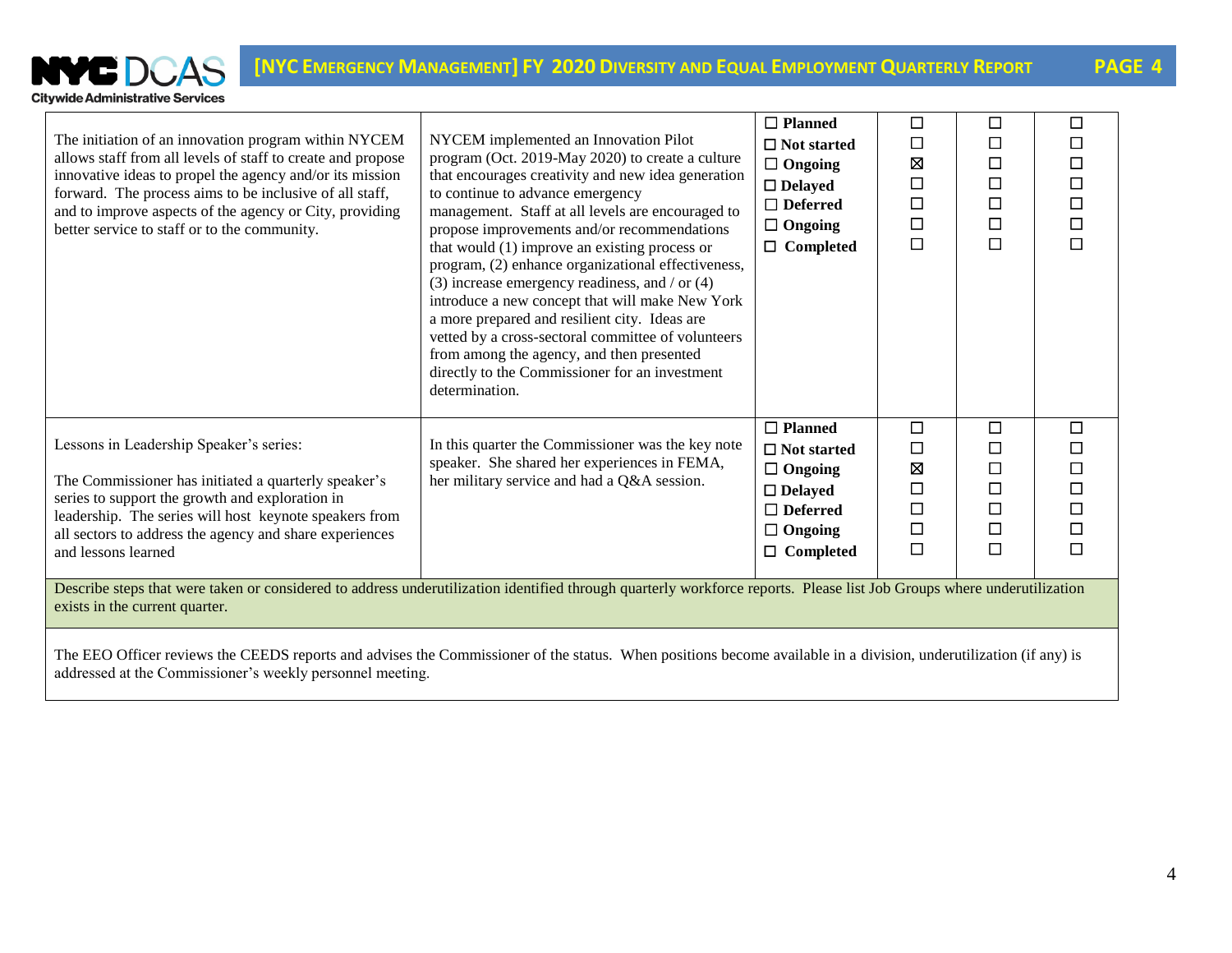

#### **B. WORKPLACE:**

| List the Workplace Goal(s) included in Section IV:<br>Proactive Strategies to Enhance Diversity, EEO and<br>Inclusion, which you set/declared in your FY 2020<br>Diversity and EEO Plan (e.g., job<br>satisfaction/engagement surveys, exit<br>interviews/surveys, and onboarding surveys): | Please describe the steps that your agency has<br>taken to meet the Workplace Goal(s)<br>set/declared in your plan.<br>Include steps that were taken or considered<br>$\circ$<br>to create an inclusive work environment<br>that values differences that each of your<br>unique employees brings to work, and to<br>maintain focus on retaining talent across all<br>levels. | Q1<br><b>Update</b> | Q <sub>2</sub><br><b>Update</b> | Q3<br><b>Update</b> | Q <sub>4</sub><br><b>Update</b> |
|---------------------------------------------------------------------------------------------------------------------------------------------------------------------------------------------------------------------------------------------------------------------------------------------|------------------------------------------------------------------------------------------------------------------------------------------------------------------------------------------------------------------------------------------------------------------------------------------------------------------------------------------------------------------------------|---------------------|---------------------------------|---------------------|---------------------------------|
| NYCEM maintains an inclusive work environment that takes                                                                                                                                                                                                                                    | Participants are encouraged to speak candidly with                                                                                                                                                                                                                                                                                                                           | $\Box$ Planned      | $\Box$                          | $\Box$              | $\Box$                          |
| into account the differences of all its employees by offering                                                                                                                                                                                                                               | each other. Employee evaluations ask focused                                                                                                                                                                                                                                                                                                                                 | $\Box$ Not started  | $\Box$                          | $\Box$              | □                               |
| 30, 60, and 90 day evaluations for all new employees and an                                                                                                                                                                                                                                 | questions to measure milestones, both perceived by                                                                                                                                                                                                                                                                                                                           | $\Box$ Ongoing      | 区                               | $\Box$              | $\Box$                          |
| annual evaluation of all employees.                                                                                                                                                                                                                                                         | the Supervisor as well as the employees, and set<br>goals for both supervisor and employees moving                                                                                                                                                                                                                                                                           | $\Box$ Delayed      | $\Box$                          | $\Box$              | $\Box$                          |
|                                                                                                                                                                                                                                                                                             | forward                                                                                                                                                                                                                                                                                                                                                                      | $\Box$ Deferred     | $\Box$                          | $\Box$              | $\Box$                          |
|                                                                                                                                                                                                                                                                                             |                                                                                                                                                                                                                                                                                                                                                                              | $\Box$ Ongoing      | $\Box$                          | $\Box$              | $\Box$                          |
|                                                                                                                                                                                                                                                                                             |                                                                                                                                                                                                                                                                                                                                                                              | $\Box$ Completed    | $\Box$                          | $\Box$              | □                               |
| On-boarding survey                                                                                                                                                                                                                                                                          | Four new hires received the DCAS survey                                                                                                                                                                                                                                                                                                                                      | $\Box$ Planned      | $\Box$                          | $\Box$              | $\Box$                          |
|                                                                                                                                                                                                                                                                                             |                                                                                                                                                                                                                                                                                                                                                                              | $\Box$ Not started  | $\Box$                          | $\Box$              | □                               |
|                                                                                                                                                                                                                                                                                             | Human Resources sent one departing manager the                                                                                                                                                                                                                                                                                                                               | $\Box$ Ongoing      | 区                               | $\Box$              | $\Box$                          |
| Exit Surveys were sent out to outgoing employees                                                                                                                                                                                                                                            | DCAS exit survey and six non-managers received                                                                                                                                                                                                                                                                                                                               | $\square$ Delayed   | $\Box$                          | $\Box$              | $\Box$                          |
|                                                                                                                                                                                                                                                                                             | the agency survey                                                                                                                                                                                                                                                                                                                                                            | $\Box$<br>Deferred  | $\Box$                          | $\Box$              | $\Box$                          |
|                                                                                                                                                                                                                                                                                             |                                                                                                                                                                                                                                                                                                                                                                              | $\Box$ Ongoing      | $\Box$                          | □                   | $\Box$                          |
| Promotion announcements                                                                                                                                                                                                                                                                     | Eight announcements were sent out this quarter                                                                                                                                                                                                                                                                                                                               | ⊠ Completed         | $\Box$                          | $\Box$              | □                               |
| All Hands/Town Hall Meetings is a continued effort to                                                                                                                                                                                                                                       | An All hands/town hall meeting was held on                                                                                                                                                                                                                                                                                                                                   | $\Box$ Planned      | $\Box$                          | $\Box$              | $\Box$                          |
| promote inclusion and solid working relationships, NYCEM                                                                                                                                                                                                                                    | 10/18/2019. The Commissioner updated the agency                                                                                                                                                                                                                                                                                                                              | $\Box$ Not started  | $\Box$                          | $\Box$              | $\Box$                          |
| sponsors employee functions such as quarterly All-Hands<br>meetings hosted by the agency's Commissioner where all of                                                                                                                                                                        | the Certified<br>Emergency Management<br>on<br>Certificate Program, announced milestones and                                                                                                                                                                                                                                                                                 | $\Box$ Ongoing      | $\Box$                          | $\Box$              | □                               |
| the agency staff is updated on agency projects, including                                                                                                                                                                                                                                   | provided an update on the status of the agency's                                                                                                                                                                                                                                                                                                                             | $\Box$ Delayed      | $\Box$                          | $\Box$              | $\Box$                          |
| milestones, awards, and promotions                                                                                                                                                                                                                                                          | reorganization                                                                                                                                                                                                                                                                                                                                                               | $\Box$ Deferred     | $\Box$                          | $\Box$              | □                               |
|                                                                                                                                                                                                                                                                                             |                                                                                                                                                                                                                                                                                                                                                                              | $\Box$ Ongoing      | $\Box$                          | $\Box$              | $\Box$                          |
|                                                                                                                                                                                                                                                                                             |                                                                                                                                                                                                                                                                                                                                                                              | $\Box$ Completed    | Ø                               | $\Box$              | $\Box$                          |
| Introduction to using gender pronouns in the workplace                                                                                                                                                                                                                                      | On $11/26/2019$ the Commissioner sent out an                                                                                                                                                                                                                                                                                                                                 |                     |                                 |                     |                                 |
|                                                                                                                                                                                                                                                                                             | agency-wide email encouraging employees to be<br>inclusive and education on the use of gender                                                                                                                                                                                                                                                                                |                     |                                 |                     |                                 |
|                                                                                                                                                                                                                                                                                             | pronouns                                                                                                                                                                                                                                                                                                                                                                     |                     |                                 |                     |                                 |
|                                                                                                                                                                                                                                                                                             |                                                                                                                                                                                                                                                                                                                                                                              |                     |                                 |                     |                                 |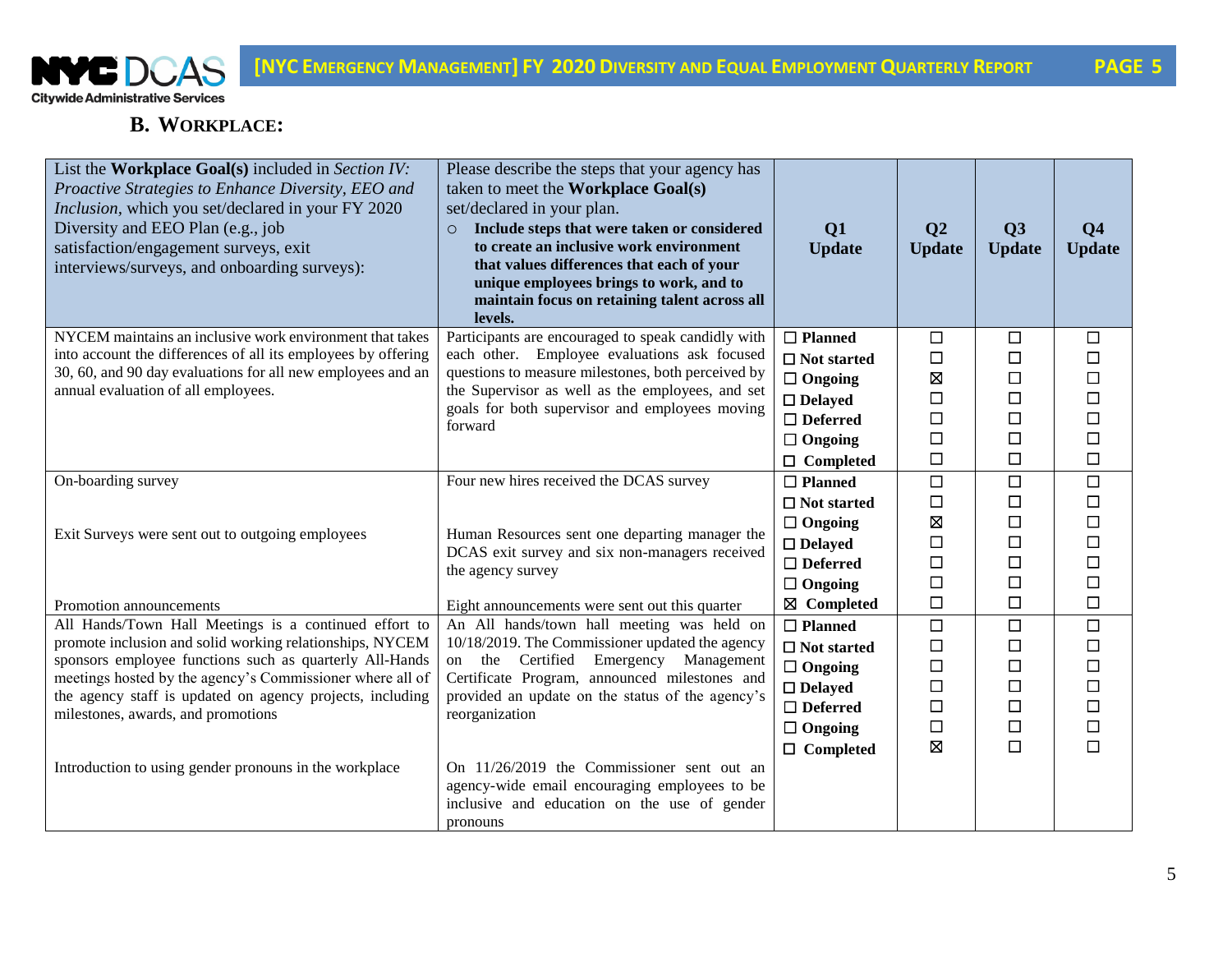

| <b>Staff Appreciation Day</b>                                                                                                                                                 | A Staff appreciation breakfast was hosted on   |  |  |  |  |  |
|-------------------------------------------------------------------------------------------------------------------------------------------------------------------------------|------------------------------------------------|--|--|--|--|--|
|                                                                                                                                                                               | 12/18/2019. The Commissioner thanked everyone  |  |  |  |  |  |
|                                                                                                                                                                               | for their commitment to the agency and for the |  |  |  |  |  |
|                                                                                                                                                                               | support provided during the Ozone Park sewage  |  |  |  |  |  |
|                                                                                                                                                                               | incident.                                      |  |  |  |  |  |
| Please specify any other EEO-related activities during the quarter (e.g., postings, meetings, cultural programs promoting diversity, newsletters/articles, etc.) and describe |                                                |  |  |  |  |  |
| briefly the activities, including the dates when the activities occurred.                                                                                                     |                                                |  |  |  |  |  |
|                                                                                                                                                                               |                                                |  |  |  |  |  |
| The agency's newsletter is distributed quarterly. Employees are encouraged to send milestones and/or notifications of awards to the Communications unit to be included in     |                                                |  |  |  |  |  |
| these newsletter.                                                                                                                                                             |                                                |  |  |  |  |  |

The Human Resources unit sends out new hire bios, promotions and position change announcements to the agency.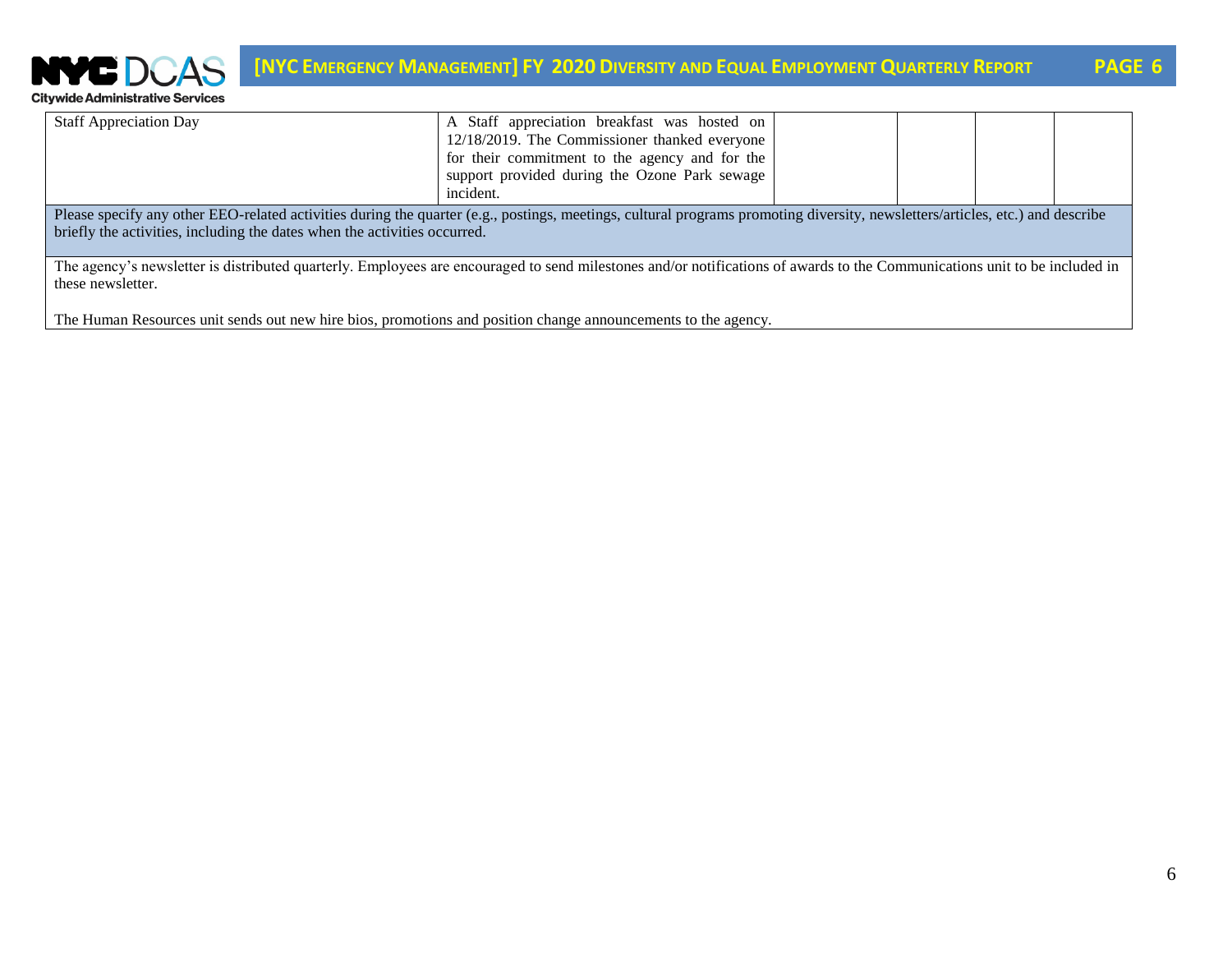

### **C. COMMUNITY:**

| List the <b>Community Goal(s)</b> included in Section IV:<br>Proactive Strategies to Enhance Diversity, EEO and<br>Inclusion, which you set/declared in your FY 2020<br>Diversity and EEO Plan (e.g., community outreach<br>and engagement, MWBE participation and customer<br>satisfaction surveys): | Please describe the steps that your agency has<br>taken to meet the <b>Community Goal(s)</b><br>set/declared in your plan.<br>Include steps that were taken or considered<br>$\circ$<br>to establish your agency as a leading service<br>provider to the citizens of New York City<br>focused on inclusion and cultural<br>competency, while reflecting the vast<br>communities that are served. | Q1<br><b>Update</b>                                                                                                               | Q <sub>2</sub><br><b>Update</b>                          | Q3<br><b>Update</b>                                           | Q <sub>4</sub><br><b>Update</b>           |
|-------------------------------------------------------------------------------------------------------------------------------------------------------------------------------------------------------------------------------------------------------------------------------------------------------|--------------------------------------------------------------------------------------------------------------------------------------------------------------------------------------------------------------------------------------------------------------------------------------------------------------------------------------------------------------------------------------------------|-----------------------------------------------------------------------------------------------------------------------------------|----------------------------------------------------------|---------------------------------------------------------------|-------------------------------------------|
| Ready New York (RNY) The campaign encourages New<br>Yorkers to be ready for all types of emergencies through its<br>special presentations and resource materials. The guides are<br>available in 23 different languages and some guides are in<br>braille and audio tape                              | For this quarter NYC EM employees participated<br>in 53 RNY Fairs; 91 presentations and 58 kids<br>presentations all across the five boroughs                                                                                                                                                                                                                                                    | $\Box$ Planned<br>$\Box$ Not started<br>$\Box$ Ongoing<br>$\Box$ Delayed<br>$\Box$ Deferred<br>$\Box$ Ongoing<br>$\Box$ Completed | $\Box$<br>$\Box$<br>Ø<br>$\Box$<br>□<br>$\Box$<br>$\Box$ | $\Box$<br>$\Box$<br>□<br>$\Box$<br>□<br>$\Box$<br>$\Box$      | □<br>□<br>$\Box$<br>□<br>□<br>$\Box$<br>□ |
| Minority and Women owned Business Enterprises<br>(MWBE) program                                                                                                                                                                                                                                       | On 10/22/2019, the Procurement unit attended a<br>MWBE fair with the Department of Small<br><b>Business Services.</b>                                                                                                                                                                                                                                                                            | $\Box$ Planned<br>$\Box$ Not started<br>$\Box$ Ongoing<br>$\Box$ Delayed<br>$\Box$ Deferred<br>$\Box$ Ongoing<br>$\Box$ Completed | $\Box$<br>$\Box$<br>Ø<br>$\Box$<br>□<br>$\Box$<br>$\Box$ | $\Box$<br>□<br>□<br>$\Box$<br>$\Box$<br>$\Box$<br>$\Box$      | $\Box$<br>□<br>П<br>$\Box$<br>□<br>□<br>□ |
| Go- Purple Day - Domestic Violence Awareness                                                                                                                                                                                                                                                          | On 10/24/2019. Agency employees were<br>encouraged to wear purple to support the cause<br>and took an agency picture that was shared on the<br>agency's social media platforms.                                                                                                                                                                                                                  | $\Box$ Planned<br>$\Box$ Not started<br>$\Box$ Ongoing<br>$\Box$ Delayed<br>$\Box$ Deferred<br>$\Box$ Ongoing<br>$\Box$ Completed | $\Box$<br>$\Box$<br>□<br>□<br>$\Box$<br>$\Box$<br>区      | $\Box$<br>□<br>$\Box$<br>$\Box$<br>$\Box$<br>$\Box$<br>$\Box$ | □<br>□<br>$\Box$<br>□<br>П<br>□<br>□      |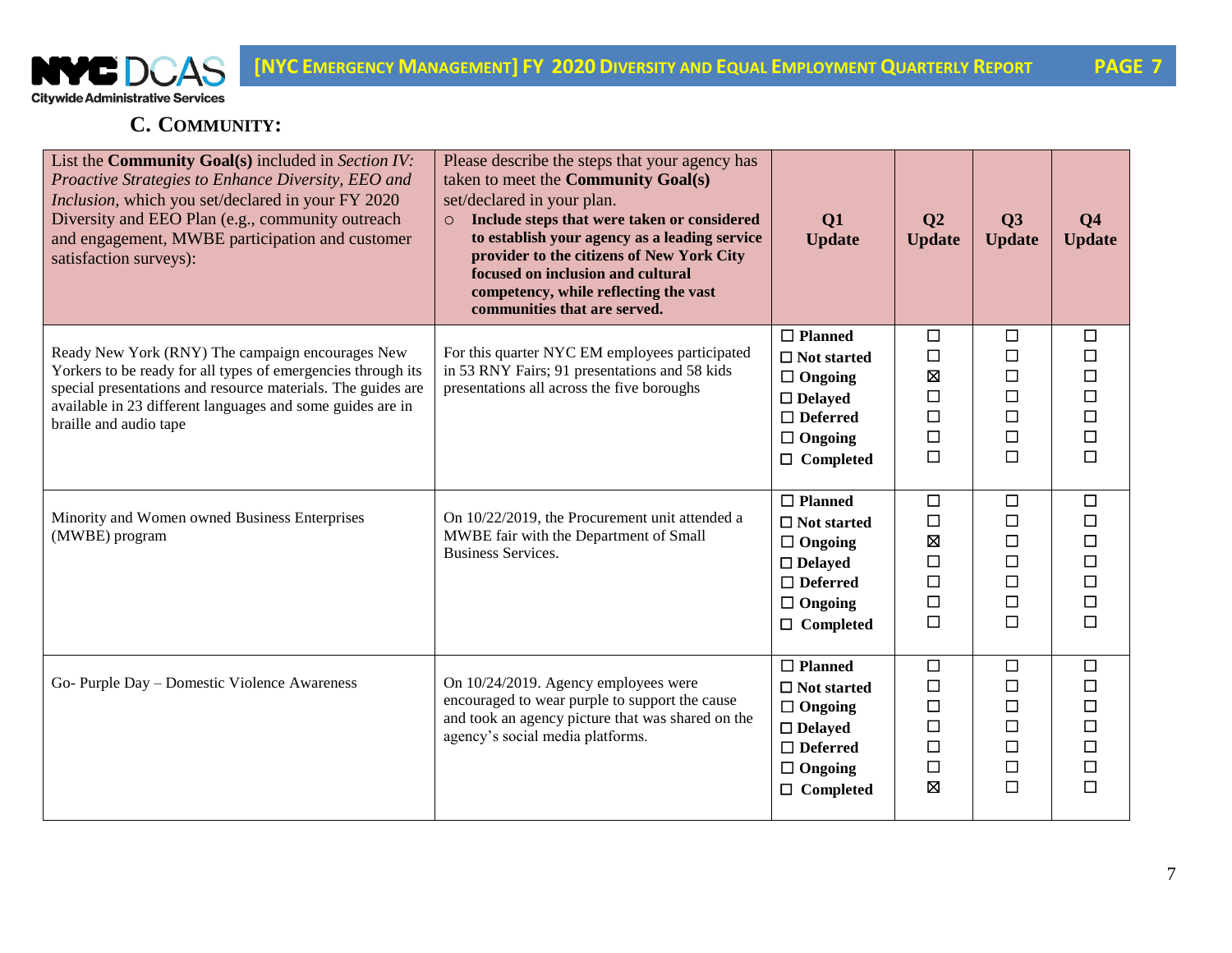

## **V. RECRUITMENT**

| List Recruitment Strategies and Initiatives which<br>you set/declared in your FY 2020 Diversity and EEO<br>Plan (e.g., targeted outreach and outreach, diversity<br>recruitment, social media presence, where jobs are<br>posted, EEO and APO collaboration, evaluation of<br>best recruitment sources, structured interview training<br>and unconscious bias training): | Please describe the steps that your agency has<br>taken to meet the <b>Recruitment Goal(s)</b><br>set/declared in your plan.                                                   | Q1<br><b>Update</b>                                                                                                               | Q <sub>2</sub><br><b>Update</b>                                    | Q3<br><b>Update</b>                                                | Q <sub>4</sub><br><b>Update</b>                     |
|--------------------------------------------------------------------------------------------------------------------------------------------------------------------------------------------------------------------------------------------------------------------------------------------------------------------------------------------------------------------------|--------------------------------------------------------------------------------------------------------------------------------------------------------------------------------|-----------------------------------------------------------------------------------------------------------------------------------|--------------------------------------------------------------------|--------------------------------------------------------------------|-----------------------------------------------------|
| Career fair attendance                                                                                                                                                                                                                                                                                                                                                   | On 10/03/2019. The human resources unit<br>participated in the following Job Fair:<br>Fordham University Career Fair                                                           | $\Box$ Planned<br>$\Box$ Not started<br>$\Box$ Ongoing<br>$\Box$ Delayed<br>$\Box$ Deferred<br>$\Box$ Ongoing<br>$\Box$ Completed | $\Box$<br>$\Box$<br>$\Box$<br>□<br>$\Box$<br>$\boxtimes$<br>$\Box$ | $\Box$<br>$\Box$<br>$\Box$<br>$\Box$<br>$\Box$<br>$\Box$<br>$\Box$ | $\Box$<br>□<br>□<br>□<br>$\Box$<br>$\Box$<br>$\Box$ |
| 55a Coordinators Meeting                                                                                                                                                                                                                                                                                                                                                 | On 12/18/2019, the 55a Coordinator attended the<br>Coordinator's meeting to review the hiring<br>statistics/best practices and received an update on<br>the 55a resource guide | $\Box$ Planned<br>$\Box$ Not started<br>$\Box$ Ongoing<br>$\Box$ Delayed<br>$\Box$ Deferred<br>$\Box$ Ongoing<br>$\Box$ Completed | □<br>$\Box$<br>$\Box$<br>$\Box$<br>□<br>$\Box$<br>図                | $\Box$<br>$\Box$<br>$\Box$<br>$\Box$<br>$\Box$<br>$\Box$<br>$\Box$ | $\Box$<br>□<br>□<br>□<br>□<br>□<br>□                |
|                                                                                                                                                                                                                                                                                                                                                                          |                                                                                                                                                                                | $\Box$ Planned<br>$\Box$ Not started<br>$\Box$ Ongoing<br>$\Box$ Delayed<br>$\Box$ Deferred<br>$\Box$ Ongoing<br>Completed<br>□   | $\Box$<br>$\Box$<br>$\Box$<br>$\Box$<br>$\Box$<br>□<br>$\Box$      | $\Box$<br>$\Box$<br>$\Box$<br>$\Box$<br>$\Box$<br>$\Box$<br>$\Box$ | $\Box$<br>□<br>$\Box$<br>□<br>□<br>□<br>□           |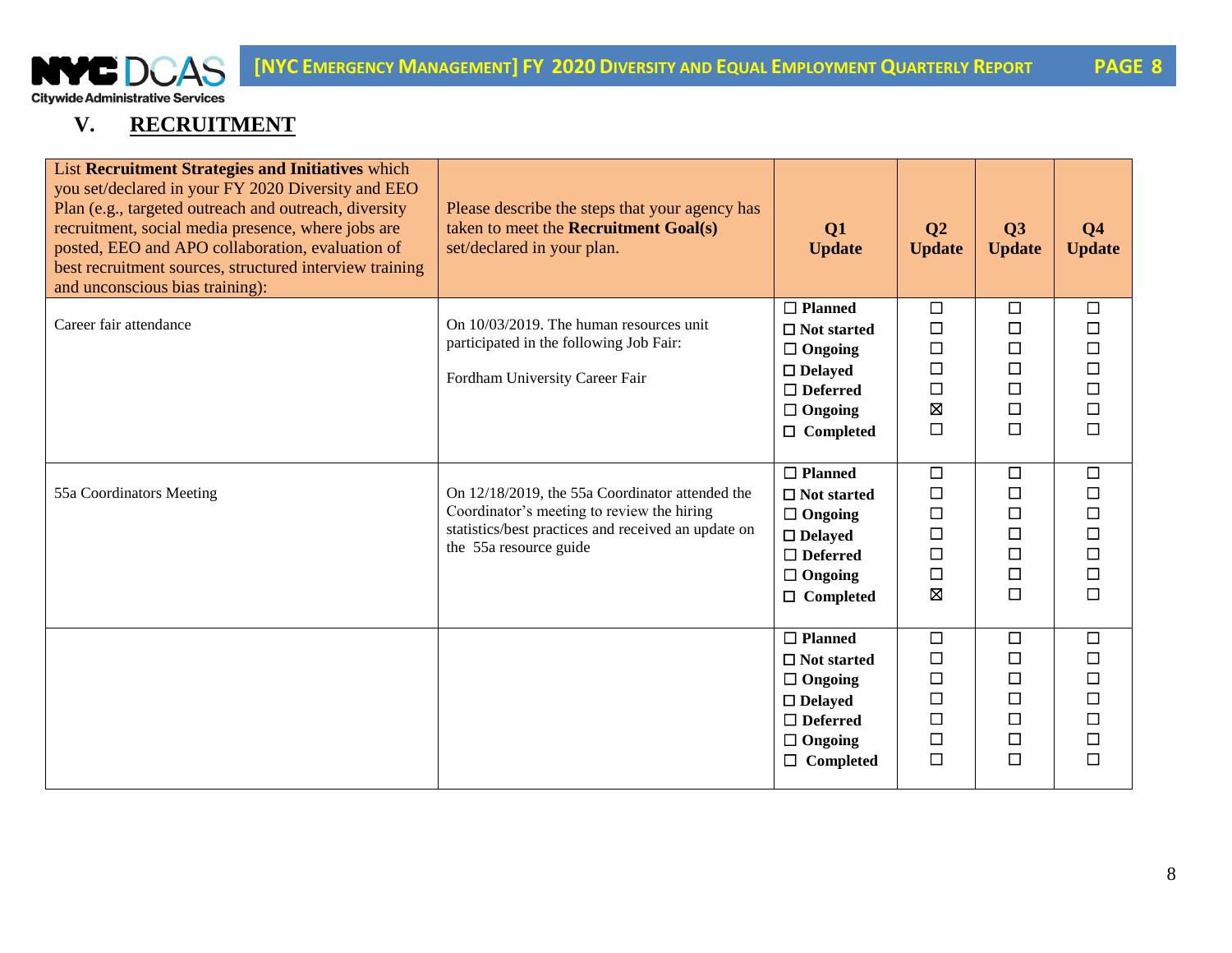

**B. INTERNSHIPS/FELLOWSHIPS**

| <b>Type of</b><br>Internship\Fellowship | <b>Total</b>   | <b>Race/Ethnicity</b> [#s] | Gender [#s]<br>[N-B=Non-Binary; O=Other; U=Unknown] |
|-----------------------------------------|----------------|----------------------------|-----------------------------------------------------|
| <b>Urban Fellows</b>                    |                | 1W                         | $M_X F_N - N-B$ $O_U$                               |
| <b>Public Service Corps</b><br>2.       | $\overline{0}$ |                            | $M \t F$ N-B $O$ U                                  |
| Summer College Interns<br>3.            | 4              | 1U; 1A; 1W; 1H             | $M1 - F_3 - N-B = 0$ U                              |
| <b>Summer Graduate Interns</b><br>4.    | $\overline{0}$ |                            | $M \t F$ N-B $O$ U                                  |
| 5. Ladders for Leaders                  | 8              | $1W$ ; 1B; 6A              | M 5 F 3 N-B O U                                     |
| <b>Solomon Fellows</b><br>6.            | 3              |                            | $M = F = N-B = O = U$                               |
| 7. Americorps Fellows                   | $\overline{2}$ | $1U$ ; 1A                  | $M1$ F <sub>1</sub>                                 |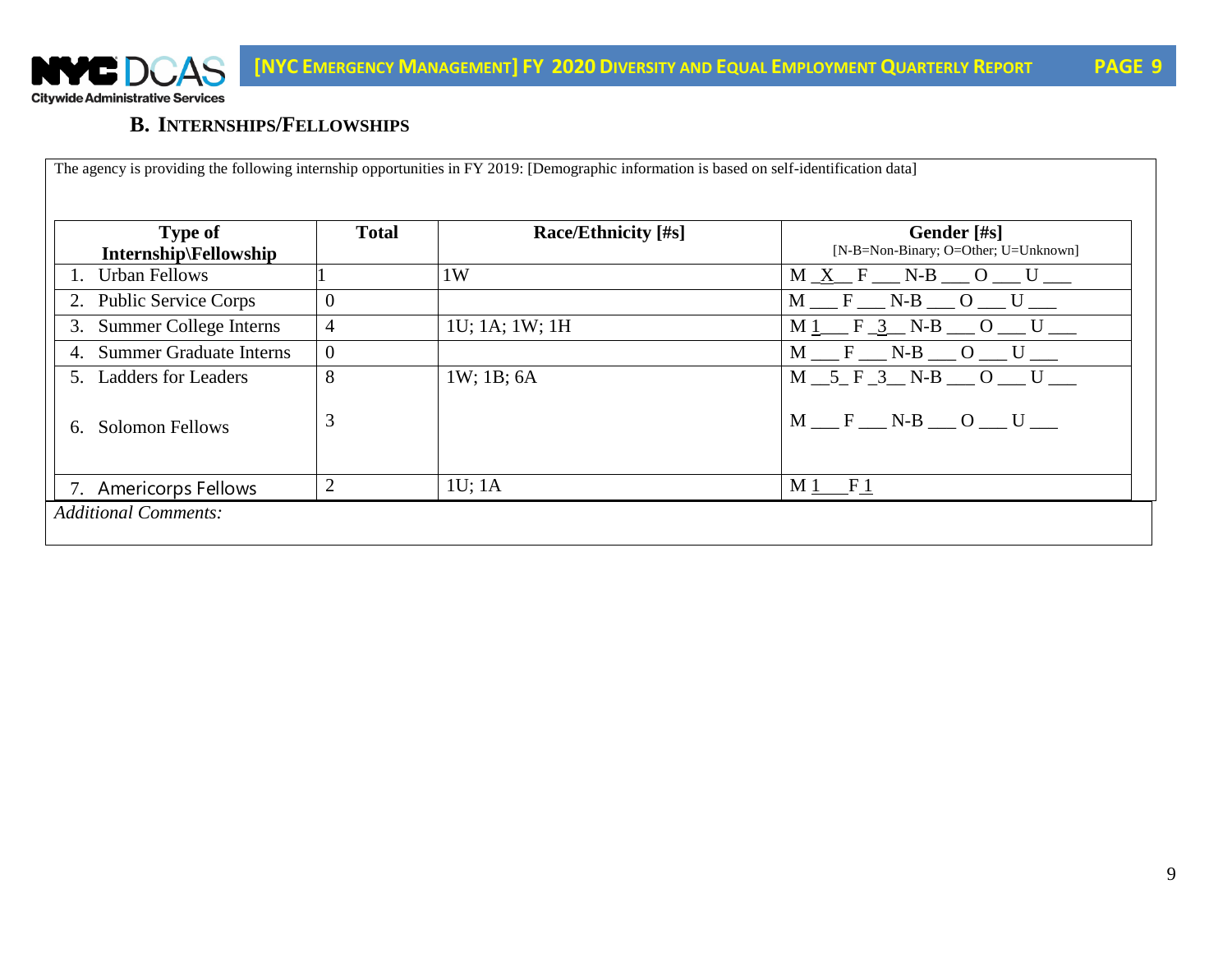

### **C. 55-A PROGRAM**

|                                             | The agency uses the 55-a Program to hire and retain qualified individuals with disabilities.                                                                                        | $\boxtimes$ Yes | $\square$ No |  |  |  |
|---------------------------------------------|-------------------------------------------------------------------------------------------------------------------------------------------------------------------------------------|-----------------|--------------|--|--|--|
|                                             | Currently, there are $\underline{\hspace{1cm}0}$ [number] 55-a participants.                                                                                                        |                 |              |  |  |  |
|                                             | During this Quarter, a total of $\_\_0$ [number] new applications for the program were received.                                                                                    |                 |              |  |  |  |
|                                             | During this Quarter <u>0</u> participants left the program due to [state reasons] ________.                                                                                         |                 |              |  |  |  |
|                                             | The 55-a Coordinator has achieved the following goals:                                                                                                                              |                 |              |  |  |  |
| Disseminated 55-a information through:      |                                                                                                                                                                                     |                 |              |  |  |  |
| e-mail                                      | $\boxtimes$ Yes $\Box$ No                                                                                                                                                           |                 |              |  |  |  |
| training sessions $\boxtimes$ Yes $\Box$ No |                                                                                                                                                                                     |                 |              |  |  |  |
| agency website $\boxtimes$ Yes $\Box$ No    |                                                                                                                                                                                     |                 |              |  |  |  |
| agency newsletter                           | $\Box$ Yes $\Box$ No                                                                                                                                                                |                 |              |  |  |  |
|                                             | 2. Participated in career and job fairs and use internship, work-study, co-op, and other programs<br>to attract a pool of diverse 55-a program applicants $\boxtimes$ Yes $\Box$ No |                 |              |  |  |  |

**3. \_\_\_\_\_\_\_\_\_\_\_\_\_\_\_\_\_\_\_\_\_\_\_\_\_\_\_\_\_\_\_\_\_\_\_\_\_\_\_\_\_\_\_\_\_\_\_\_\_\_\_\_\_\_\_\_\_\_\_\_\_\_\_\_\_\_\_\_\_\_\_\_\_\_\_\_\_\_\_\_\_\_\_**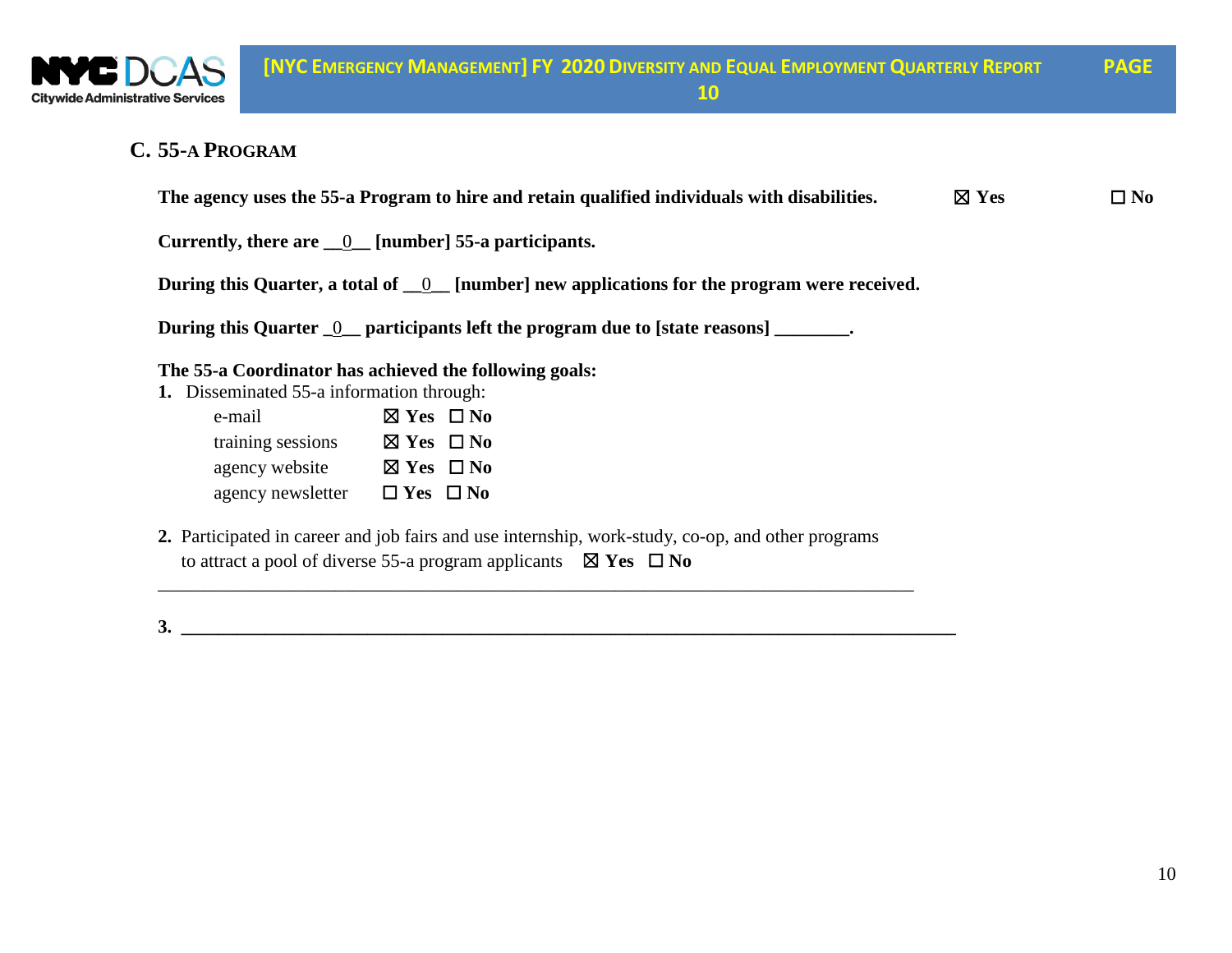

# **VI. SELECTION (HIRING AND PROMOTION)**

**Please review Section VI of your Annual Plan and describe your activities for this quarter below:**

| List additional Selection Strategies and Initiatives<br>which you outlined in your FY 2020 Diversity and<br>EEO Plan (include use of structured interviewing,<br>EEO or APO representatives observing interviews,<br>review of placement demographics, review of e-hire<br>applicant data). | Please describe the steps that your agency has<br>taken to meet the Selection (Hiring and<br>Promotion) Goal(s) set/declared in your plan.                                                                                                                                                                                                                                                                                                                                                            | Q1<br><b>Update</b>                                                                                                               | Q <sub>2</sub><br><b>Update</b>                               | Q3<br><b>Update</b>                                           | Q <sub>4</sub><br><b>Update</b>                                    |
|---------------------------------------------------------------------------------------------------------------------------------------------------------------------------------------------------------------------------------------------------------------------------------------------|-------------------------------------------------------------------------------------------------------------------------------------------------------------------------------------------------------------------------------------------------------------------------------------------------------------------------------------------------------------------------------------------------------------------------------------------------------------------------------------------------------|-----------------------------------------------------------------------------------------------------------------------------------|---------------------------------------------------------------|---------------------------------------------------------------|--------------------------------------------------------------------|
| Career Counseling: Advising employees of<br>opportunities for promotion and career development;                                                                                                                                                                                             | When positions become available, the job<br>vacancies sent via email to all NYCEM<br>employees. In this quarter 11 opportunities<br>were disseminated.                                                                                                                                                                                                                                                                                                                                                | $\Box$ Planned<br>$\Box$ Not started<br>$\Box$ Ongoing<br>$\Box$ Delayed<br>$\Box$ Deferred<br>$\Box$ Ongoing<br>$\Box$ Completed | $\Box$<br>$\Box$<br>冈<br>$\Box$<br>$\Box$<br>$\Box$<br>$\Box$ | $\Box$<br>□<br>$\Box$<br>$\Box$<br>$\Box$<br>□<br>$\Box$      | $\Box$<br>$\Box$<br>$\Box$<br>$\Box$<br>$\Box$<br>$\Box$<br>$\Box$ |
| Reviewing the methods by which candidates are<br>selected for promotion or to fill vacancies (new hires),<br>especially for mid- and high-level discretionary<br>positions;                                                                                                                 | High-level new hires go through a three-<br>level panel interview process. The third-<br>level interview is conducted by the<br><b>Commissioner, First Deputy</b><br>Commissioner and Chief of Staff. The<br>Mid and low-level positions go through a<br>two -level panel interview process which<br>includes the division head Assistant<br>Commissioner, HR and EEO Officer. The<br>top three candidates for each position are<br>presented to the Commissioner for review<br>and approval to hire. | $\Box$ Planned<br>$\Box$ Not started<br>$\Box$ Ongoing<br>$\Box$ Delayed<br>$\Box$ Deferred<br>$\Box$ Ongoing<br>$\Box$ Completed | $\Box$<br>□<br>Ø<br>$\Box$<br>$\Box$<br>$\Box$<br>$\Box$      | $\Box$<br>$\Box$<br>□<br>$\Box$<br>$\Box$<br>$\Box$<br>$\Box$ | $\Box$<br>$\Box$<br>$\Box$<br>$\Box$<br>$\Box$<br>$\Box$<br>$\Box$ |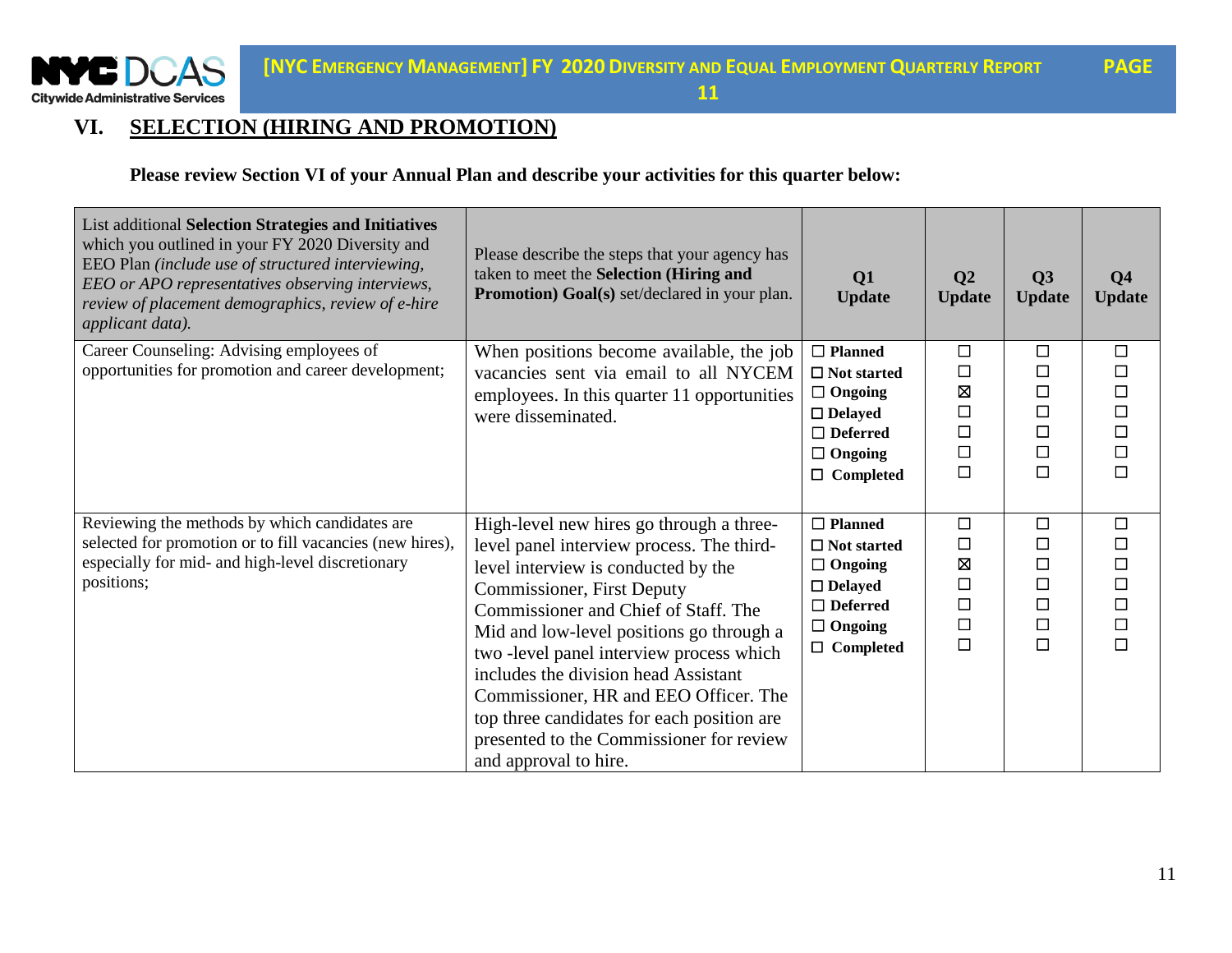| <b>Citywide Administrative Services</b>                                                                                                                        | [NYC EMERGENCY MANAGEMENT] FY 2020 DIVERSITY AND EQUAL EMPLOYMENT QUARTERLY REPORT<br>12                                                                                                                                                                                                                                                                                                                                                                                                                                                                  |                                                                                                                                      |                                                               |                                                                    | <b>PAGE</b>                                                        |
|----------------------------------------------------------------------------------------------------------------------------------------------------------------|-----------------------------------------------------------------------------------------------------------------------------------------------------------------------------------------------------------------------------------------------------------------------------------------------------------------------------------------------------------------------------------------------------------------------------------------------------------------------------------------------------------------------------------------------------------|--------------------------------------------------------------------------------------------------------------------------------------|---------------------------------------------------------------|--------------------------------------------------------------------|--------------------------------------------------------------------|
| Reviewing the methods by which candidates are<br>selected for promotion or to fill vacancies (new hires)<br>filled through civil service lists;                | NYCEM does not currently fill any<br>positons through a civil service list, as to<br>date, the civil service exam for our title is<br>not finalized. The recruitment and hiring<br>procedures described in this document are<br>strictly adhered to                                                                                                                                                                                                                                                                                                       | $\Box$ Planned<br>$\Box$ Not started<br>$\Box$ Ongoing<br>$\Box$ Delayed<br>$\Box$ Deferred<br>$\Box$ Ongoing<br>$\Box$ Completed    | □<br>$\Box$<br>$\Box$<br>$\Box$<br>区<br>$\Box$<br>$\Box$      | $\Box$<br>$\Box$<br>$\Box$<br>$\Box$<br>$\Box$<br>$\Box$<br>$\Box$ | □<br>$\Box$<br>$\Box$<br>$\Box$<br>$\Box$<br>$\Box$<br>$\Box$      |
| Describe the role of agency EEO Officer and other<br>EEO staff in the selection of candidates for<br>appointment or promotion (pre- and post-<br>appointment); | The EEO<br>Officer is present in all<br>interviews.                                                                                                                                                                                                                                                                                                                                                                                                                                                                                                       | $\Box$ Planned<br>$\Box$ Not started<br>$\Box$ Ongoing<br>$\Box$ Delayed<br>$\Box$ Deferred<br>$\Box$ Ongoing<br>$\Box$ Completed    | $\Box$<br>$\Box$<br>⊠<br>$\Box$<br>$\Box$<br>$\Box$<br>$\Box$ | $\Box$<br>$\Box$<br>$\Box$<br>$\Box$<br>$\Box$<br>$\Box$<br>$\Box$ | $\Box$<br>$\Box$<br>$\Box$<br>$\Box$<br>$\Box$<br>$\Box$<br>$\Box$ |
| Analyzing the impact of layoffs or terminations on<br>racial, gender and age groups;                                                                           | If future periods of layoffs, terminations<br>and demotions come to fruition for<br>legitimate business/operational reasons,<br>NYCEM will analyze the impact upon<br>gender, race and age before making any<br>final decisions. NYCEM will take all steps<br>to protect the integrity of the diversity and<br>inclusionary practices of the agency. The<br>Commissioner will include the agency's<br>EEO Officer and General Counsel in any<br>decisions that impact gender, race and age.<br>In this quarter, there were no layoffs or<br>terminations. | $\Box$ Planned<br>$\Box$<br>Not started<br>$\Box$ Ongoing<br>$\Box$ Delayed<br>$\Box$ Deferred<br>$\Box$ Ongoing<br>$\Box$ Completed | $\Box$<br>$\Box$<br>区<br>$\Box$<br>$\Box$<br>$\Box$<br>$\Box$ | $\Box$<br>$\Box$<br>$\Box$<br>$\Box$<br>$\Box$<br>$\Box$<br>$\Box$ | $\Box$<br>$\Box$<br>$\Box$<br>$\Box$<br>$\Box$<br>$\Box$<br>$\Box$ |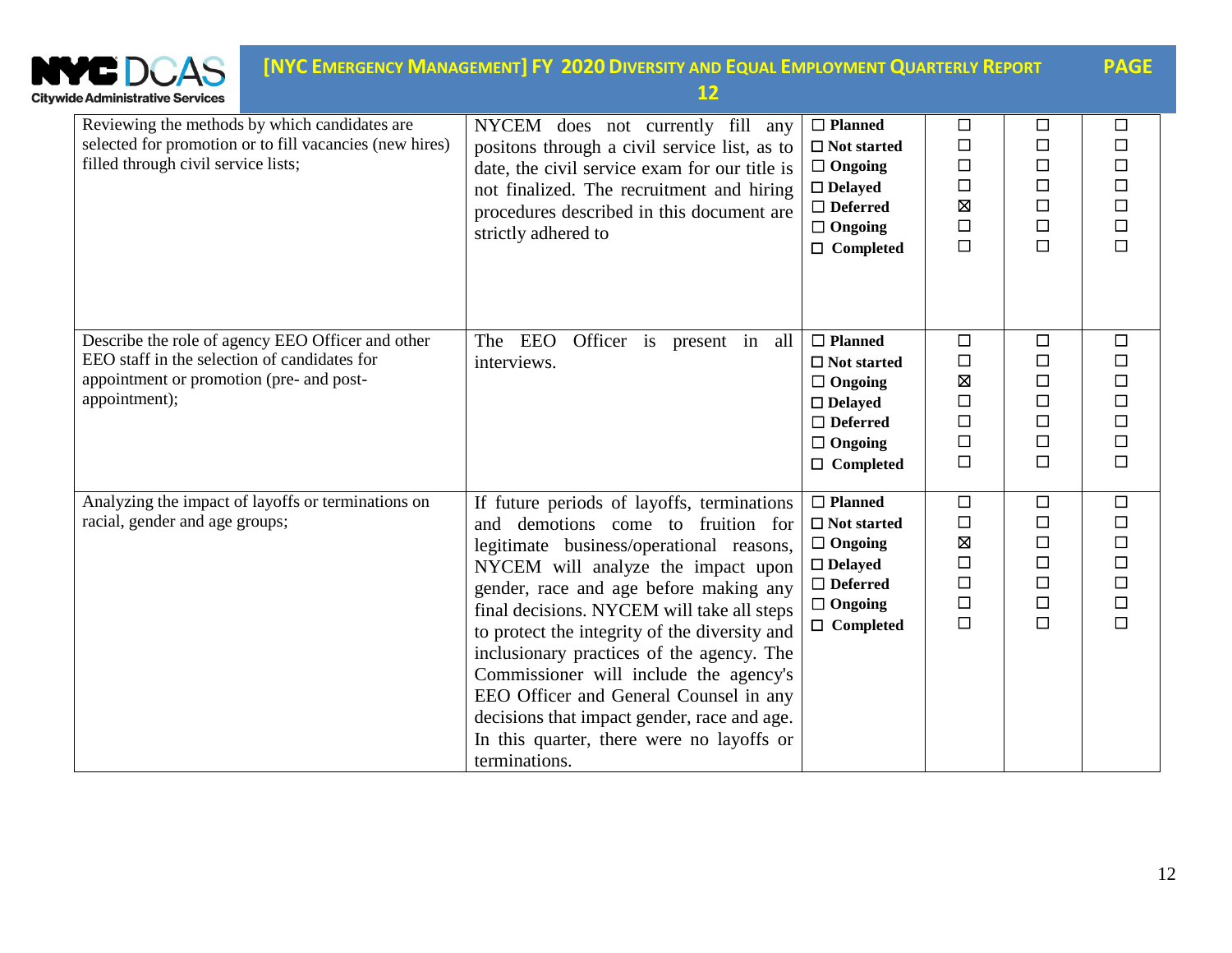| <b>WE DCAS</b><br>tywide Administrative Services   | <b>[NYC EMERGENCY MANAGEMENT] FY 2020 DIVERSITY AND EQUAL EMPLOYMENT QUARTERLY REPORT</b><br>13 |                    |        |        | <b>PAGE</b> |
|----------------------------------------------------|-------------------------------------------------------------------------------------------------|--------------------|--------|--------|-------------|
| <b>Other Selection Strategies and Initiatives:</b> | The EEO Officer has access to the                                                               | $\Box$ Planned     |        |        |             |
|                                                    | NYCEM e-hire database and the ability to                                                        | $\Box$ Not started | $\Box$ |        | □           |
|                                                    | review the applicants. The Assistant                                                            | $\Box$ Ongoing     | Ŋ      | Г      | $\Box$      |
|                                                    | Commissioner, Human Resources is also                                                           | $\Box$ Delayed     | $\Box$ | □      | $\Box$      |
|                                                    | the NYCEM EEO Officer. The NYCEM                                                                | $\Box$ Deferred    | $\Box$ | $\Box$ | $\Box$      |
|                                                    | intranet has the structured interview guide                                                     | $\Box$ Ongoing     | $\Box$ | $\Box$ | $\Box$      |
|                                                    | which includes advice on how to conduct                                                         | $\Box$ Completed   |        | Г      | □           |
|                                                    | an interview and questions.                                                                     |                    |        |        |             |

### **VII. TRAINING**

*Provide your training information in the "DIVERSITY AND EEO TRAINING SUMMARY" on the separate Excel template.*

#### **VIII. REASONABLE ACCOMMODATION**

**Please report your reasonable accommodation requests for this quarter and their disposition in the DCAS Citywide Complaint/Reasonable Accommodation Tracking System by logging into your CICS Account at: <https://mspwva-dcslnx01.csc.nycnet/Login.aspx>**

**All R/A** requests in the current quarter are up-to-date in the DCAS Citywide Tracking System.  $\Box$  Yes  $\Box$  No

☐ **There were no new R/A requests in the current quarter.**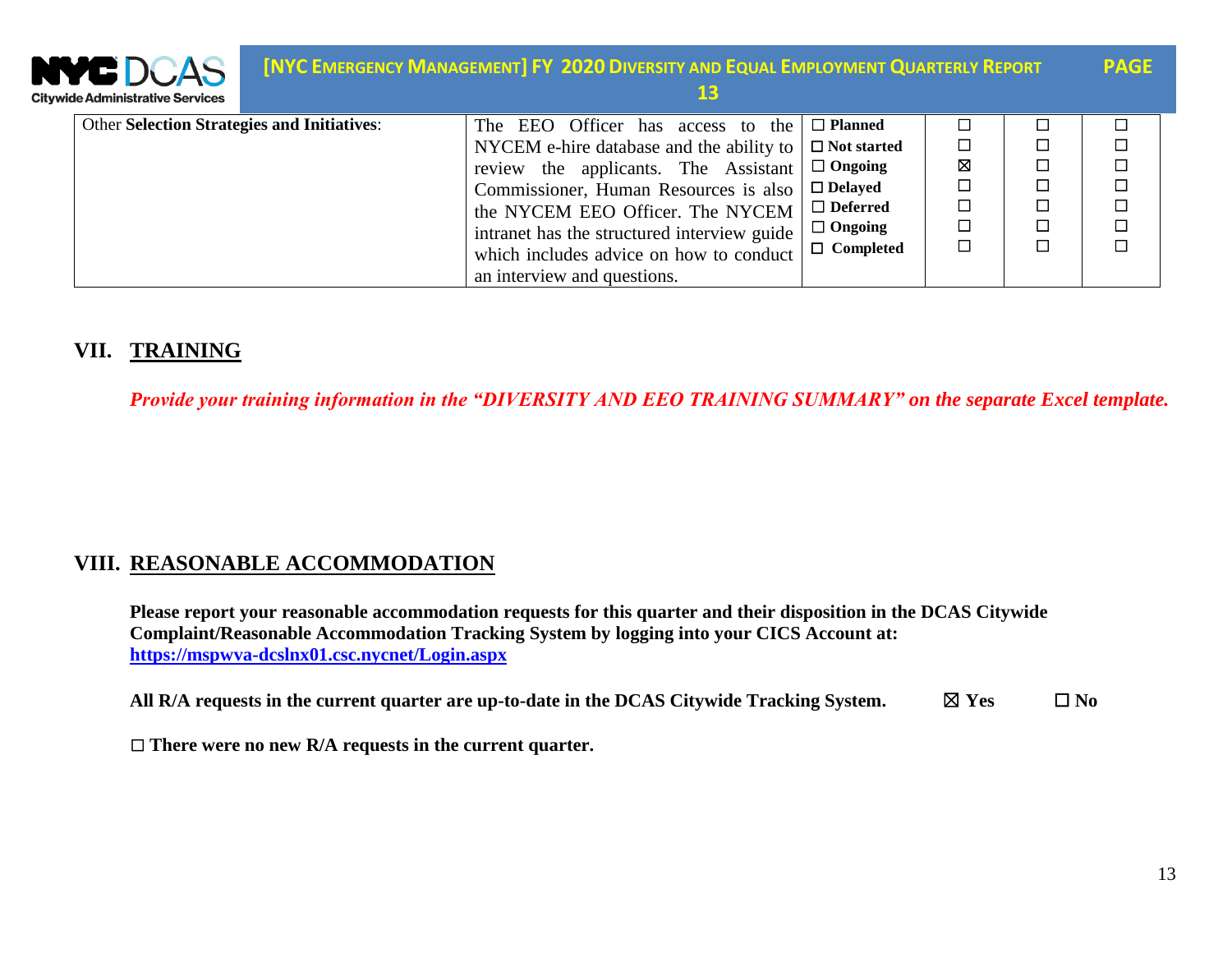### **IX. COMPLIANCE AND IMPLEMENTATION OF REQUIREMENTS UNDER EXECUTIVE ORDERS AND LOCAL LAWS**

### **A. EXECUTIVE ORDER 16: TRAINING ON TRANSGENDER DIVERSITY AND INCLUSION**

*Provide E.O. 16 Training Information in the "DIVERSITY AND EEO TRAINING SUMMARY" on the separate Excel template.*

#### B. EXECUTIVE ORDER 21: PROHIBITION ON INQUIRY REGARDING JOB APPLICANT'S PAY HISTORY

☒ **The agency has reviewed its practices (including application and interview forms) regarding prohibition on inquiry about pay history.** 

☐ **All personnel involved in job interviews is required to go through structured interview training.**

#### **C. LOCAL LAW 92: ANNUAL SEXUAL HARASSMENT PREVENTION TRAINING**

*Provide Sexual Harassment Prevention Training Information in the "DIVERSITY AND EEO TRAINING SUMMARY" on the separate Excel template.*

#### **D. LOCAL LAW 93: RISK ASSESSMENT SURVEY**

**Please provide a short description of planning and progress in implementation of strategies aimed to reduce/minimize the risk of sexual harassment in your agency.** 

*Within the timeframe provided in your Annual Plan, provide any progress on the following, and if none write N/A:*

*Risk 1: Homogenous Workplace:* We provide mandatory training to all employees so that they are aware of what sexual harassment is; how to handle a sexual harassment matter and how to report instances of sexual harassment.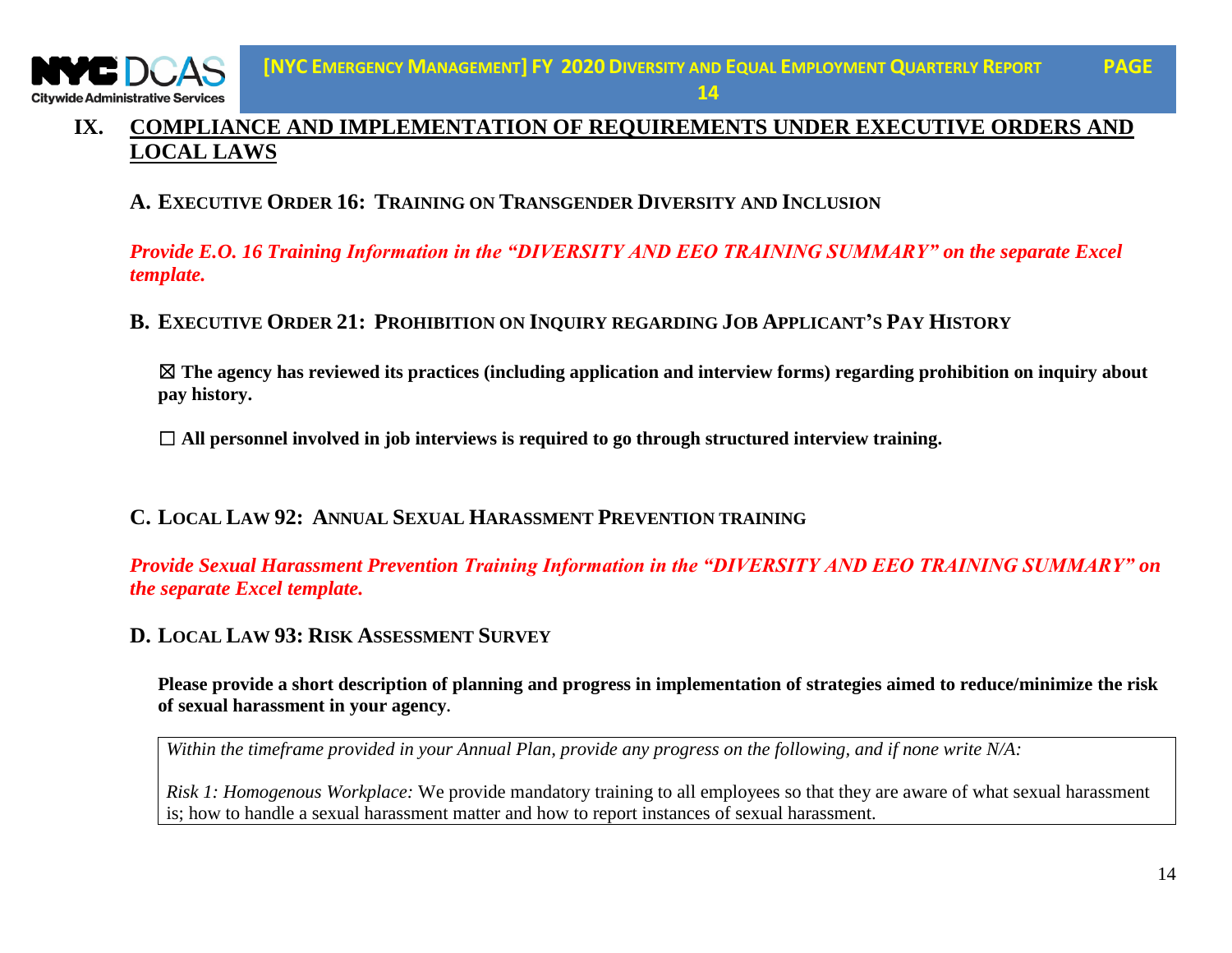

*\_\_\_\_\_\_\_\_\_\_\_\_\_\_\_\_\_\_\_\_\_\_\_\_\_\_\_\_\_\_\_\_\_\_\_\_\_\_\_\_\_\_\_\_\_\_\_\_\_\_\_\_\_\_\_\_\_\_\_\_\_\_\_\_\_\_\_\_\_\_\_\_\_\_\_\_\_\_\_\_\_\_\_\_\_\_\_\_\_\_\_\_\_\_\_\_\_\_\_\_\_\_\_\_\_\_\_ \_\_\_\_\_\_\_\_\_\_\_\_\_\_\_\_\_\_\_\_\_\_\_\_\_\_\_\_\_\_\_\_\_\_\_\_\_\_\_\_\_\_\_\_\_\_\_\_\_\_\_\_\_\_\_\_\_\_\_\_\_\_\_\_\_\_\_\_\_\_\_\_\_\_\_\_\_\_\_\_\_\_\_\_\_\_\_\_\_\_\_\_\_\_\_\_\_\_\_\_\_\_\_\_\_\_\_*

**15**

*Risk 2: Cultural and Language Differences in the Workplace:* Employees are also encouraged to attend diversity and inclusion courses through DCAS such as "Building an Inclusive Culture: Understanding Unconscious Bias" and "Conflict Resolution Strategies for the Culturally Diverse Workplace." The agency also provides Cultural Awareness Training.

*Risk 3: Workplaces with Significant Power Disparities:* Throughout the year, EEO; Sexual Harassment and LGBTQ trainings are mandatory for all personnel. New employees are provided with the agency handbook and referred to our intranet

*\_\_\_\_\_\_\_\_\_\_\_\_\_\_\_\_\_\_\_\_\_\_\_\_\_\_\_\_\_\_\_\_\_\_\_\_\_\_\_\_\_\_\_\_\_\_\_\_\_\_\_\_\_\_\_\_\_\_\_\_\_\_\_\_\_\_\_\_\_\_\_\_\_\_\_\_\_\_\_\_\_\_\_\_\_\_\_\_\_\_\_\_\_\_\_\_\_\_\_\_\_\_\_\_\_\_\_ \_\_\_\_\_\_\_\_\_\_\_\_\_\_\_\_\_\_\_\_\_\_\_\_\_\_\_\_\_\_\_\_\_\_\_\_\_\_\_\_\_\_\_\_\_\_\_\_\_\_\_\_\_\_\_\_\_\_\_\_\_\_\_\_\_\_\_\_\_\_\_\_\_\_\_\_\_\_\_\_\_\_\_\_\_\_\_\_\_\_\_\_\_\_\_\_\_\_\_\_\_\_\_\_\_\_\_*

*\_\_\_\_\_\_\_\_\_\_\_\_\_\_\_\_\_\_\_\_\_\_\_\_\_\_\_\_\_\_\_\_\_\_\_\_\_\_\_\_\_\_\_\_\_\_\_\_\_\_\_\_\_\_\_\_\_\_\_\_\_\_\_\_\_\_\_\_\_\_\_\_\_\_\_\_\_\_\_\_\_\_\_\_\_\_\_\_\_\_\_\_\_\_\_\_\_\_\_\_\_\_\_\_\_\_\_ \_\_\_\_\_\_\_\_\_\_\_\_\_\_\_\_\_\_\_\_\_\_\_\_\_\_\_\_\_\_\_\_\_\_\_\_\_\_\_\_\_\_\_\_\_\_\_\_\_\_\_\_\_\_\_\_\_\_\_\_\_\_\_\_\_\_\_\_\_\_\_\_\_\_\_\_\_\_\_\_\_\_\_\_\_\_\_\_\_\_\_\_\_\_\_\_\_\_\_\_\_\_\_\_\_\_\_*

*Risk 4: Isolated Workplaces:* There are no strategies to be identified or undertaken as there are no isolated workplaces in our agency, nor isolated workers.

*\_\_\_\_\_\_\_\_\_\_\_\_\_\_\_\_\_\_\_\_\_\_\_\_\_\_\_\_\_\_\_\_\_\_\_\_\_\_\_\_\_\_\_\_\_\_\_\_\_\_\_\_\_\_\_\_\_\_\_\_\_\_\_\_\_\_\_\_\_\_\_\_\_\_\_\_\_\_\_\_\_\_\_\_\_\_\_\_\_\_\_\_\_\_\_\_\_\_\_\_\_\_\_\_\_\_\_ \_\_\_\_\_\_\_\_\_\_\_\_\_\_\_\_\_\_\_\_\_\_\_\_\_\_\_\_\_\_\_\_\_\_\_\_\_\_\_\_\_\_\_\_\_\_\_\_\_\_\_\_\_\_\_\_\_\_\_\_\_\_\_\_\_\_\_\_\_\_\_\_\_\_\_\_\_\_\_\_\_\_\_\_\_\_\_\_\_\_\_\_\_\_\_\_\_\_\_\_\_\_\_\_\_\_\_*

*Risk 5: Decentralized Workplaces:* There are no strategies or actions that may be undertaken to reduce risk factors for sexual harassment as there are no decentralized workplaces in our agency.

*\_\_\_\_\_\_\_\_\_\_\_\_\_\_\_\_\_\_\_\_\_\_\_\_\_\_\_\_\_\_\_\_\_\_\_\_\_\_\_\_\_\_\_\_\_\_\_\_\_\_\_\_\_\_\_\_\_\_\_\_\_\_\_\_\_\_\_\_\_\_\_\_\_\_\_\_\_\_\_\_\_\_\_\_\_\_\_\_\_\_\_\_\_\_\_\_\_\_\_\_\_\_\_\_\_\_\_ \_\_\_\_\_\_\_\_\_\_\_\_\_\_\_\_\_\_\_\_\_\_\_\_\_\_\_\_\_\_\_\_\_\_\_\_\_\_\_\_\_\_\_\_\_\_\_\_\_\_\_\_\_\_\_\_\_\_\_\_\_\_\_\_\_\_\_\_\_\_\_\_\_\_\_\_\_\_\_\_\_\_\_\_\_\_\_\_\_\_\_\_\_\_\_\_\_\_\_\_\_\_\_\_\_\_\_*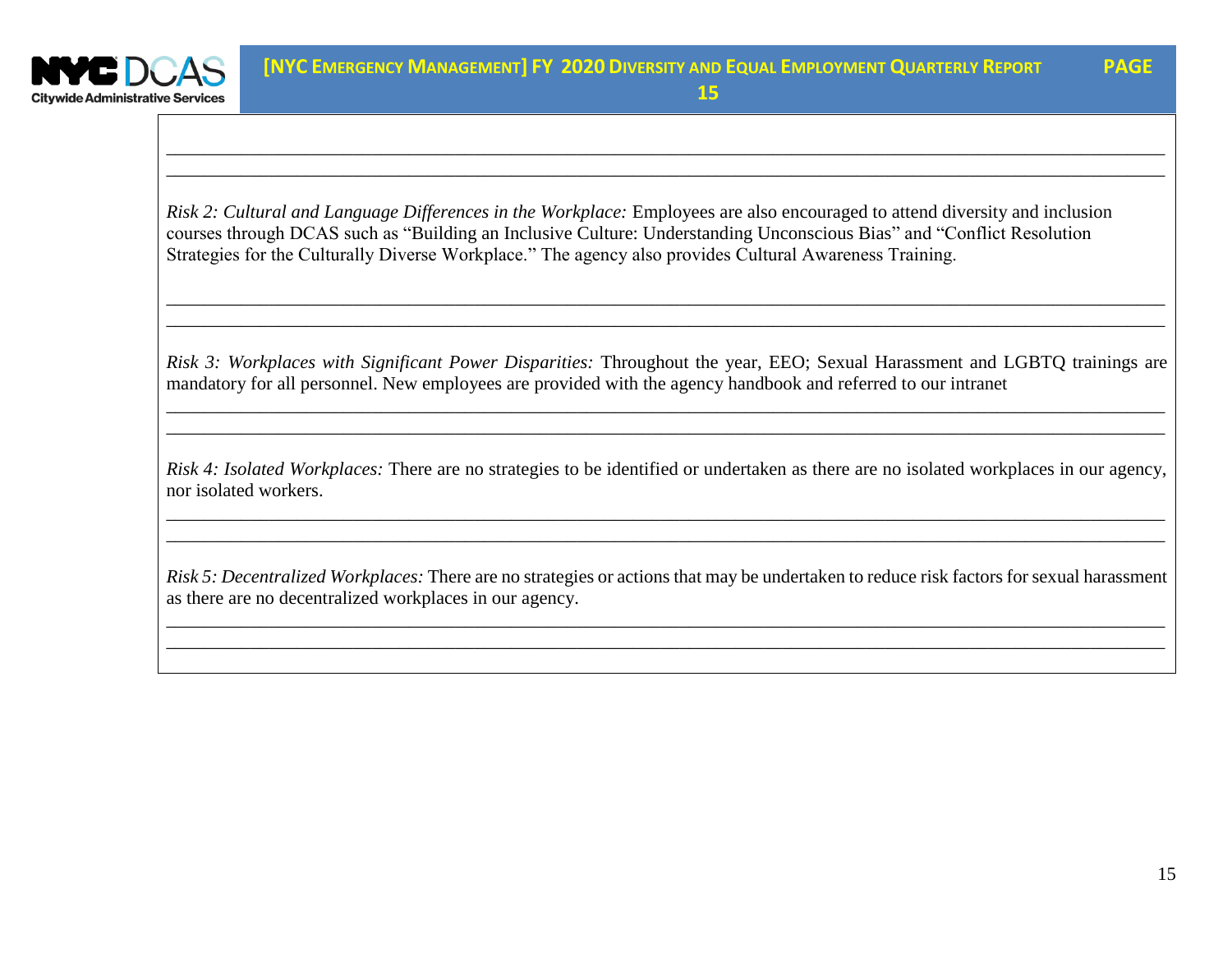

#### **E. LOCAL**

### **LAW 97: ANNUAL SEXUAL HARASSMENT REPORTING**

 $\boxtimes$  The agency has entered the sexual harassment Complaint Data in the DCAS Citywide Complaint Tracking System and updates as they occur.

☒ The agency has entered **all types of complaints** in the DCAS Citywide Complaint Tracking System and updates as they occur.

 $\boxtimes$  The agency ensures that complaints are closed within 90 days.

Report all complaints and reasonable accommodation requests through DCAS/CDEEO Complaint Tracking System by logging into your CICS account at: **<https://mspwva-dcslnx01.csc.nycnet/Login.aspx>**

## **F. LOCAL LAW 101: CLIMATE SURVEY**

**Provide a short description of your efforts to analyze the results of climate survey in your agency.**

The EEO Officer meets with the Commissioner to discuss strategies to address climate related issues and collaborates with the agency counsel to implement any corrective actions.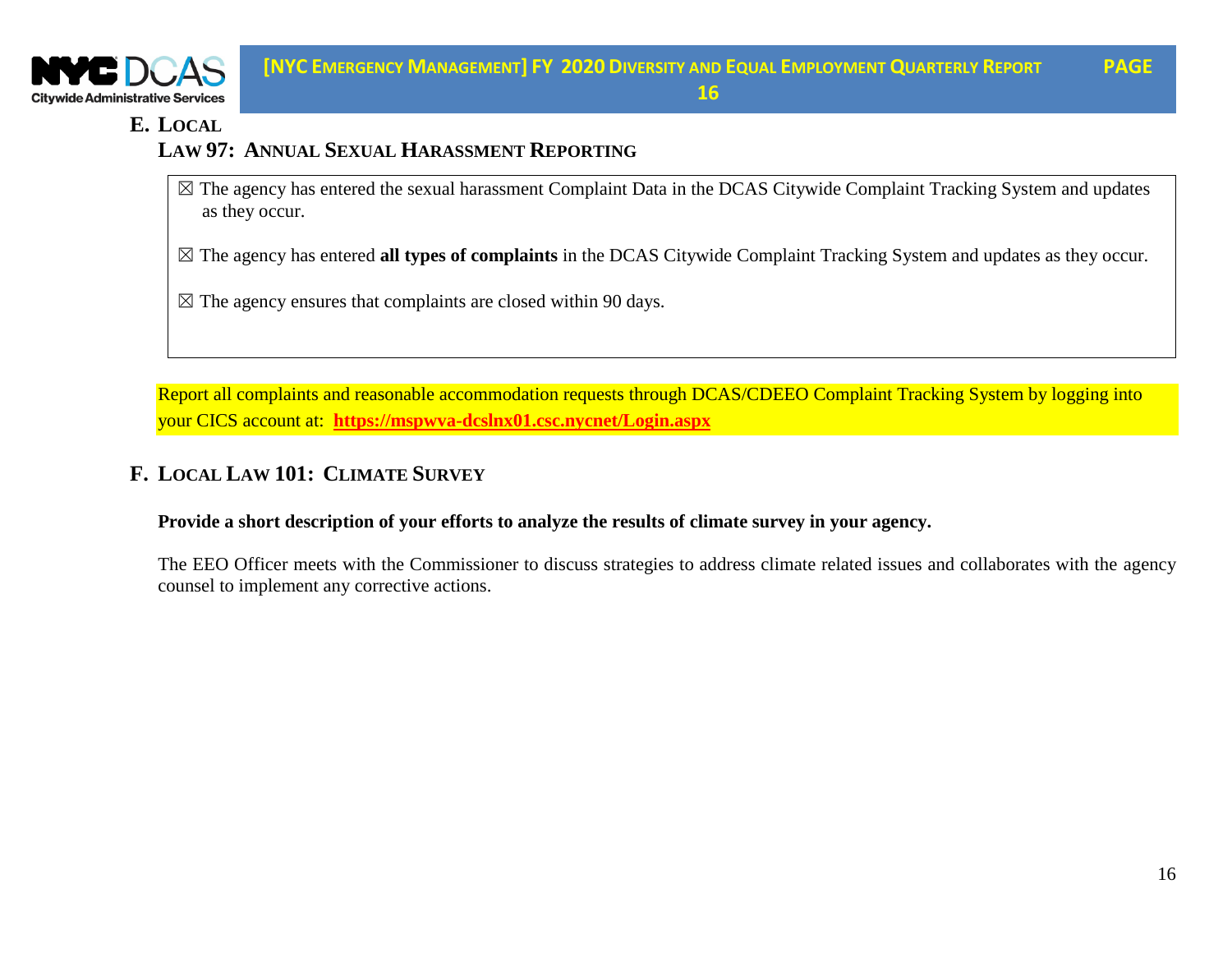

*Describe any follow-up measures taken to address the results of the climate survey:* The climate survey did not have results that posed a threat.

*\_\_\_\_\_\_\_\_\_\_\_\_\_\_\_\_\_\_\_\_\_\_\_\_\_\_\_\_\_\_\_\_\_\_\_\_\_\_\_\_\_\_\_\_\_\_\_\_\_\_\_\_\_\_\_\_\_\_\_\_\_\_\_\_\_\_\_\_\_\_\_\_\_\_\_\_\_\_\_\_\_\_\_\_\_\_\_\_\_\_\_\_\_\_\_\_\_\_\_\_\_\_\_\_\_\_\_ \_\_\_\_\_\_\_\_\_\_\_\_\_\_\_\_\_\_\_\_\_\_\_\_\_\_\_\_\_\_\_\_\_\_\_\_\_\_\_\_\_\_\_\_\_\_\_\_\_\_\_\_\_\_\_\_\_\_\_\_\_\_\_\_\_\_\_\_\_\_\_\_\_\_\_\_\_\_\_\_\_\_\_\_\_\_\_\_\_\_\_\_\_\_\_\_\_\_\_\_\_\_\_\_\_\_\_ \_\_\_\_\_\_\_\_\_\_\_\_\_\_\_\_\_\_\_\_\_\_\_\_\_\_\_\_\_\_\_\_\_\_\_\_\_\_\_\_\_\_\_\_\_\_\_\_\_\_\_\_\_\_\_\_\_\_\_\_\_\_\_\_\_\_\_\_\_\_\_\_\_\_\_\_\_\_\_\_\_\_\_\_\_\_\_\_\_\_\_\_\_\_\_\_\_\_\_\_\_\_\_\_\_\_\_*

#### **X. AUDITS AND CORRECTIVE MEASURES**

Please choose the statement that applies to your agency.

⊠ The agency is NOT involved in an audit conducted by NYC EEPC or another governmental agency specific to our EEO practices.

 $\Box$  The agency is involved in an audit; please specify who is conducting the audit:  $\Box$ 

 $\Box$  Attach or list below audit recommendations.

☐ The agency has submitted or will submit to OCEI an amendment letter, which shall amend the agency plan for FY 2020.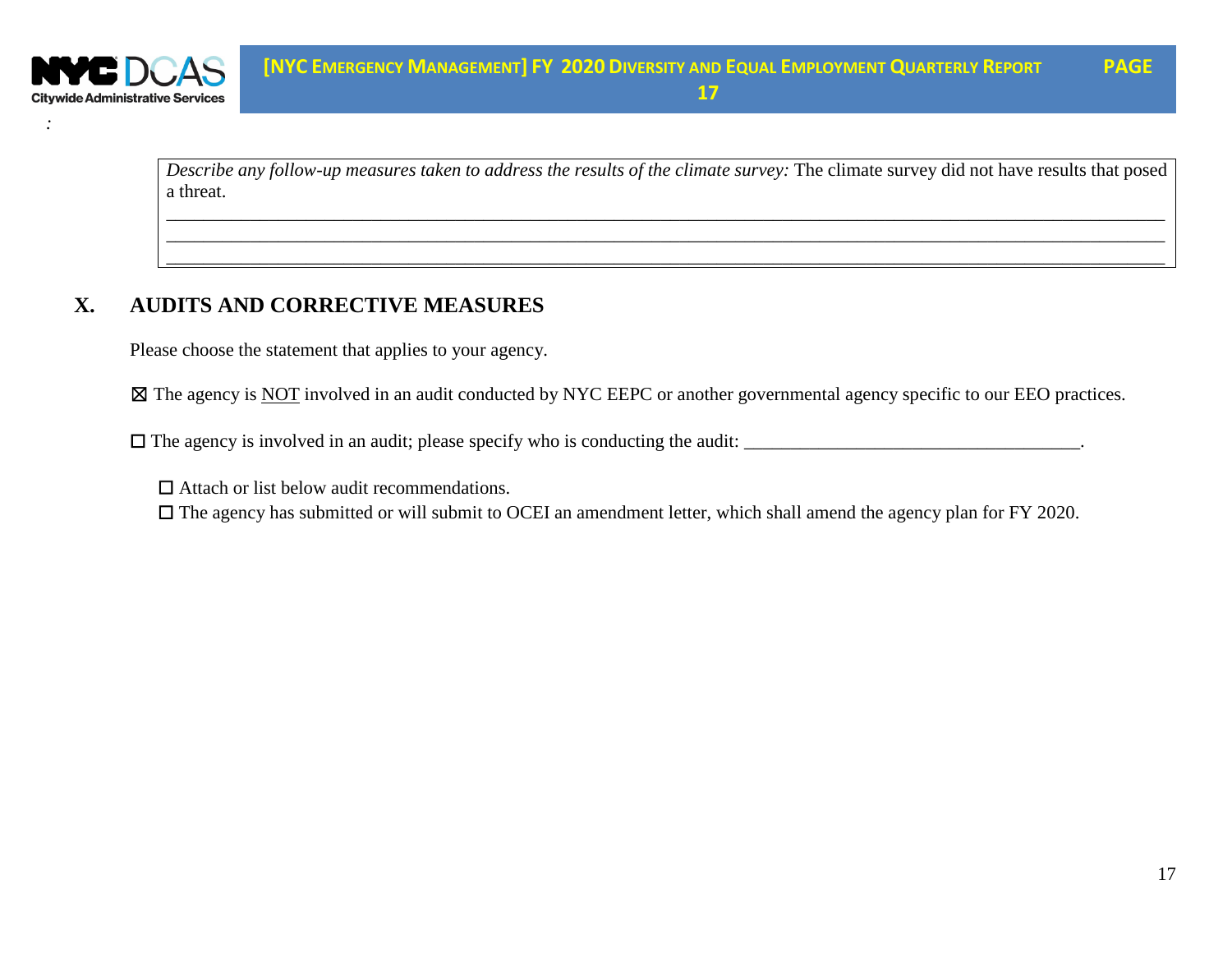

#### **APPENDIX: [NYC EMERGENCY MANAGEMENT ] EEO PERSONNEL DETAILS**

**EEO PERSONNEL FOR \_2nd\_\_\_ QUARTER, FISCAL YEAR 2020**

#### **A. PERSONNEL CHANGES**

| <b>Personnel Changes this Quarter:</b><br><b>No Changes</b><br>⊠                                                                                                                                            |                                                                                                                                                 | umber of Additions                                                         |                                                                          | <b>Number of Deletions</b>                                                    |                                                                                             |                                                                     |
|-------------------------------------------------------------------------------------------------------------------------------------------------------------------------------------------------------------|-------------------------------------------------------------------------------------------------------------------------------------------------|----------------------------------------------------------------------------|--------------------------------------------------------------------------|-------------------------------------------------------------------------------|---------------------------------------------------------------------------------------------|---------------------------------------------------------------------|
| <b>Employee's Name &amp; Title</b>                                                                                                                                                                          |                                                                                                                                                 |                                                                            |                                                                          |                                                                               |                                                                                             |                                                                     |
| Nature of change                                                                                                                                                                                            | $\Box$ Addition<br>$\Box$ Deletion                                                                                                              |                                                                            | $\Box$ Addition                                                          | $\Box$ Deletion                                                               | $\Box$ Addition                                                                             | $\Box$ Deletion                                                     |
| Date of Change in EEO Role                                                                                                                                                                                  | <b>Start Date or Termination Date:</b>                                                                                                          |                                                                            | <b>Start Date or Termination Date:</b>                                   |                                                                               | <b>Start Date or Termination Date:</b>                                                      |                                                                     |
| NOTE: Please attach CV/Resume of new staff to this report                                                                                                                                                   |                                                                                                                                                 |                                                                            |                                                                          |                                                                               |                                                                                             |                                                                     |
| <b>For Current EEO Professionals:</b>                                                                                                                                                                       |                                                                                                                                                 |                                                                            |                                                                          |                                                                               |                                                                                             |                                                                     |
| Name & Title                                                                                                                                                                                                | Annette Santiago, Assistant<br>Commissioner, HR/EEO Officer                                                                                     |                                                                            | Veronica Geager, Deputy Director, HR                                     |                                                                               | Anthony Marzuillo, Director, COOP<br>Karen Thomas, COOP Planner                             |                                                                     |
| <b>EEO</b> Function                                                                                                                                                                                         | ⊠ EEO Officer<br>$\Box$ EEO Trainer<br>$\Box$ 55-a Coordinator                                                                                  | $\Box$ EEO Counselor<br>$\Box$ EEO Investigator<br>$\Box$ Other: (specify) | $\square$ EEO Officer<br>$\Box$ EEO Trainer<br>⊠ 55-a Coordinator        | $\Box$ EEO Counselor<br>$\square$ EEO Investigator<br>$\Box$ Other: (specify) | $\Box$ EEO Officer<br>$\Box$ EEO Trainer<br>$\Box$ 55-a Coordinator                         | ⊠ EEO Counselor<br>⊠ EEO Investigator<br>$\Box$ Other: (specify)    |
| <b>Proportion of Time Spent on</b><br><b>EEO Duties</b>                                                                                                                                                     | ⊠ 100%                                                                                                                                          | $\Box$ Other: (specify %):                                                 | $\Box$ 100%<br>⊠                                                         | Other: (specify $\%$ ): 30                                                    | $\Box$ 100%<br>20                                                                           | $\boxtimes$ Other: (specify %):                                     |
| <b>Attended EEO Professional</b><br><b>On-Boarding at DCAS</b>                                                                                                                                              | $\square$ No<br>$\boxtimes$ Yes                                                                                                                 |                                                                            | $\Box$ Yes                                                               | $\boxtimes$ No                                                                | $\boxtimes$ Yes                                                                             | $\Box$ No                                                           |
| <b>Completed Trainings:</b><br><b>EEO</b><br>Diversity & Inclusion<br>lgbTq: The Power of Inclusion<br><b>Structured Interviewing and</b><br><b>Unconscious Bias</b><br><b>Sexual Harassment Prevention</b> | Yes<br>$\Box$<br>No.<br>⊠<br>Yes<br>$\Box$<br>N <sub>o</sub><br>⊠<br>⊠ Yes<br>$\square$ No<br>Yes<br>$\square$ No<br>⊠<br>⊠ Yes<br>$\square$ No |                                                                            | ⊠<br>Yes<br>⊠<br>Yes<br>$\boxtimes$ Yes<br>$\Box$ Yes<br>$\boxtimes$ Yes | $\Box$ No<br>$\Box$ No<br>$\Box$ No<br>⊠<br>N <sub>o</sub><br>$\square$ No    | $\boxtimes$ Yes<br>$\boxtimes$ Yes<br>$\boxtimes$ Yes<br>$\boxtimes$ Yes<br>$\boxtimes$ Yes | $\Box$ No<br>$\Box$ No<br>$\Box$ No<br>$\square$ No<br>$\square$ No |
| <b>Training Source(s):</b>                                                                                                                                                                                  | ⊠ DCAS<br>$\Box$ Agency                                                                                                                         | $\Box$ Other                                                               | $\Box$ DCAS<br>$\Box$ Agency                                             | $\Box$ Other                                                                  | ⊠ DCAS<br>$\Box$ Agency                                                                     | $\Box$ Other                                                        |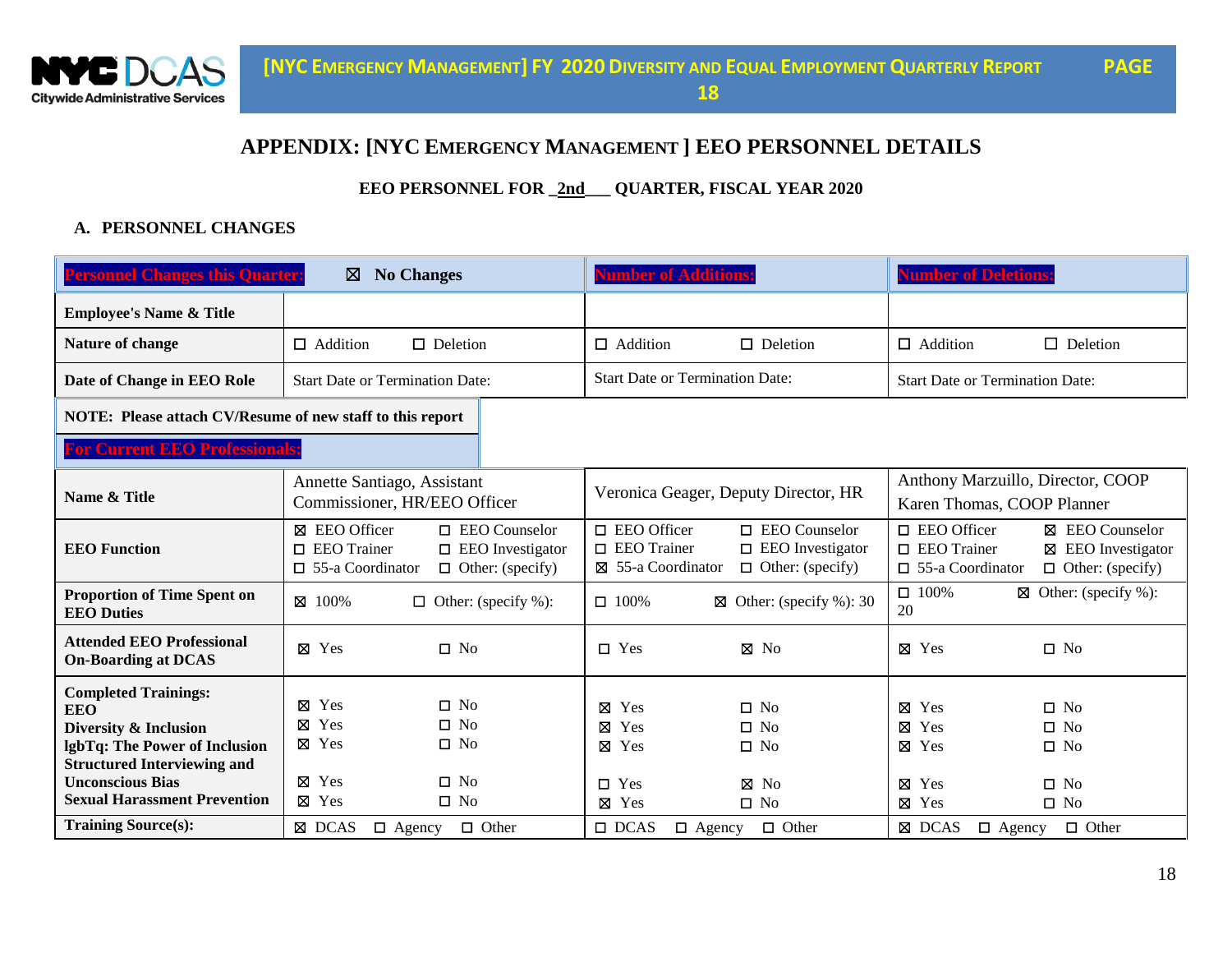

#### **B. CONTACT INFORMATION (Please list ALL current EEO professionals)**

| DIVERSITY AND EEO STAFFING IN [NYC Emergency Management AS OF QUARTER (2) FY 2020 * |                                      |                                           |                                                                        |                              |             |  |
|-------------------------------------------------------------------------------------|--------------------------------------|-------------------------------------------|------------------------------------------------------------------------|------------------------------|-------------|--|
| <b>Name</b>                                                                         | <b>Civil Service Title</b>           | <b>EEO\Diversity Role</b>                 | % of Time Devoted to<br><b>EEO &amp; Diversity</b><br><b>Functions</b> | <b>Office E-mail Address</b> | Telephone # |  |
| N/A                                                                                 |                                      | Diversity & Inclusion<br><b>Officer</b>   |                                                                        |                              |             |  |
| Annette Santiago                                                                    | Preparedness<br>Emergency<br>Manager | <b>EEO Officer/Director</b>               | 100%                                                                   |                              |             |  |
| N/A                                                                                 |                                      | Deputy EEO Officer                        |                                                                        |                              |             |  |
| Dennis Boyd                                                                         | Preparedness<br>Emergency<br>Manager | <b>ADA</b> Coordinator                    | 100%                                                                   |                              |             |  |
| Dennis Boyd                                                                         | Preparedness<br>Emergency<br>Manager | <b>Disability Rights</b><br>Coordinator   | 100%                                                                   |                              |             |  |
| <b>Brandon Hill</b>                                                                 | Preparedness<br>Emergency<br>Manager | <b>Disability Services</b><br>Facilitator | 100%                                                                   |                              |             |  |
| Veronica Geager                                                                     | Preparedness<br>Emergency<br>Manager | 55-a Coordinator                          | 100%                                                                   |                              |             |  |
| Annette Santiago                                                                    | Preparedness<br>Emergency<br>Manager | <b>Career Counselor</b>                   | 100%                                                                   |                              |             |  |
| <b>Anthony Marzuillo</b>                                                            | Preparedness<br>Emergency<br>Manager | <b>EEO</b> Counselor                      | 10%                                                                    |                              |             |  |
| Annette Santiago                                                                    | Preparedness<br>Emergency<br>Manager | <b>EEO</b> Investigator                   | 25%                                                                    |                              |             |  |
| <b>Anthony Marzuillo</b>                                                            | Preparedness<br>Emergency<br>Manager | EEO Counselor/<br>Investigator            | 25%                                                                    |                              |             |  |
| Annette Santiago                                                                    | Preparedness<br>Emergency<br>Manager | Investigator/Trainer                      | 25%                                                                    |                              |             |  |